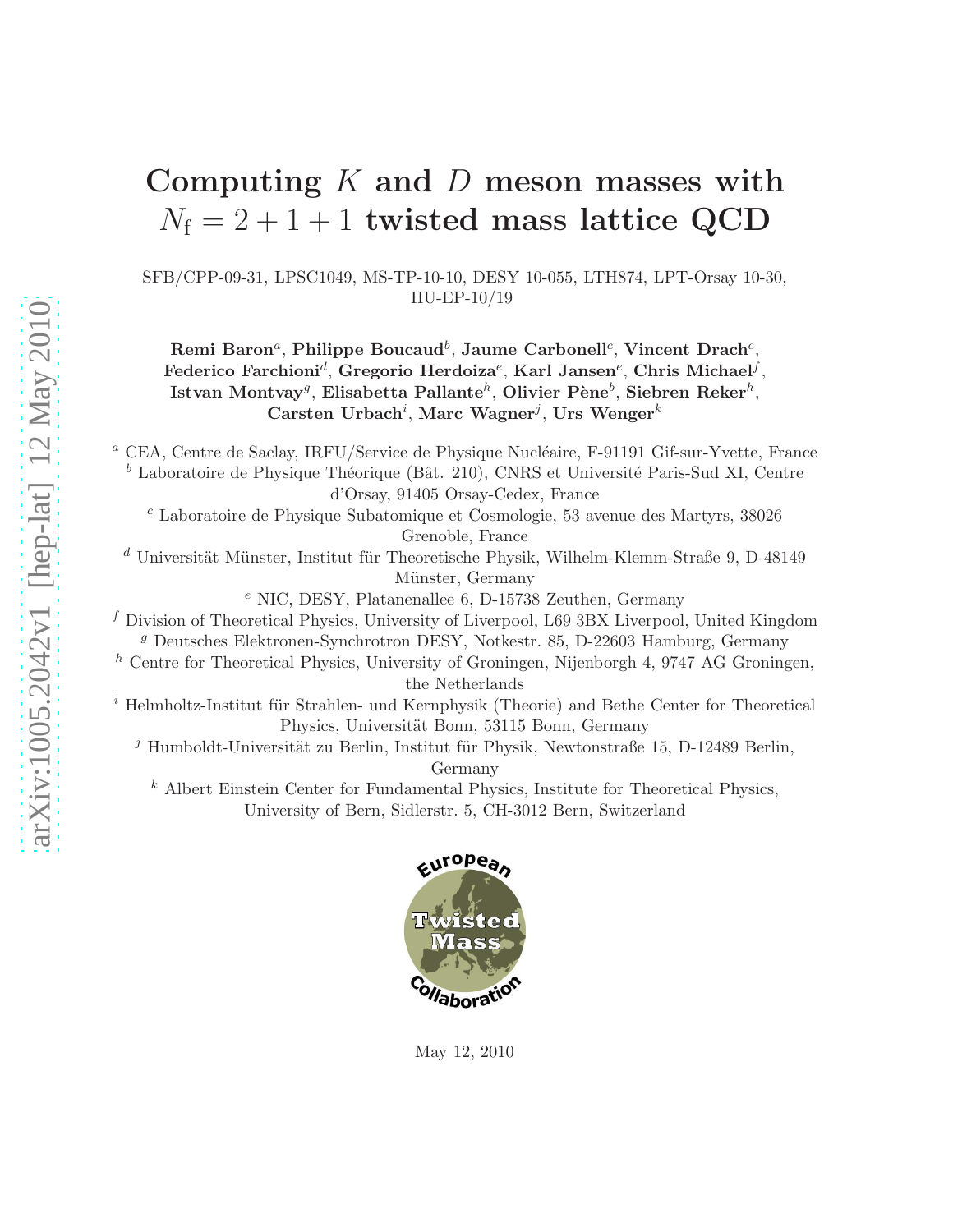### Abstract

We discuss the computation of the mass of the  $K$  and  $D$  mesons within the framework of  $N_f = 2 + 1 + 1$  twisted mass lattice QCD from a technical point of view. These quantities are essential, already at the level of generating gauge configurations, being obvious candidates to tune the strange and charm quark masses to their physical values. In particular, we address the problems related to the twisted mass flavor and parity symmetry breaking, which arise when considering a non-degenerate  $(c, s)$  doublet. We propose and verify the consistency of three methods to extract the  $K$  and  $D$  meson masses in this framework.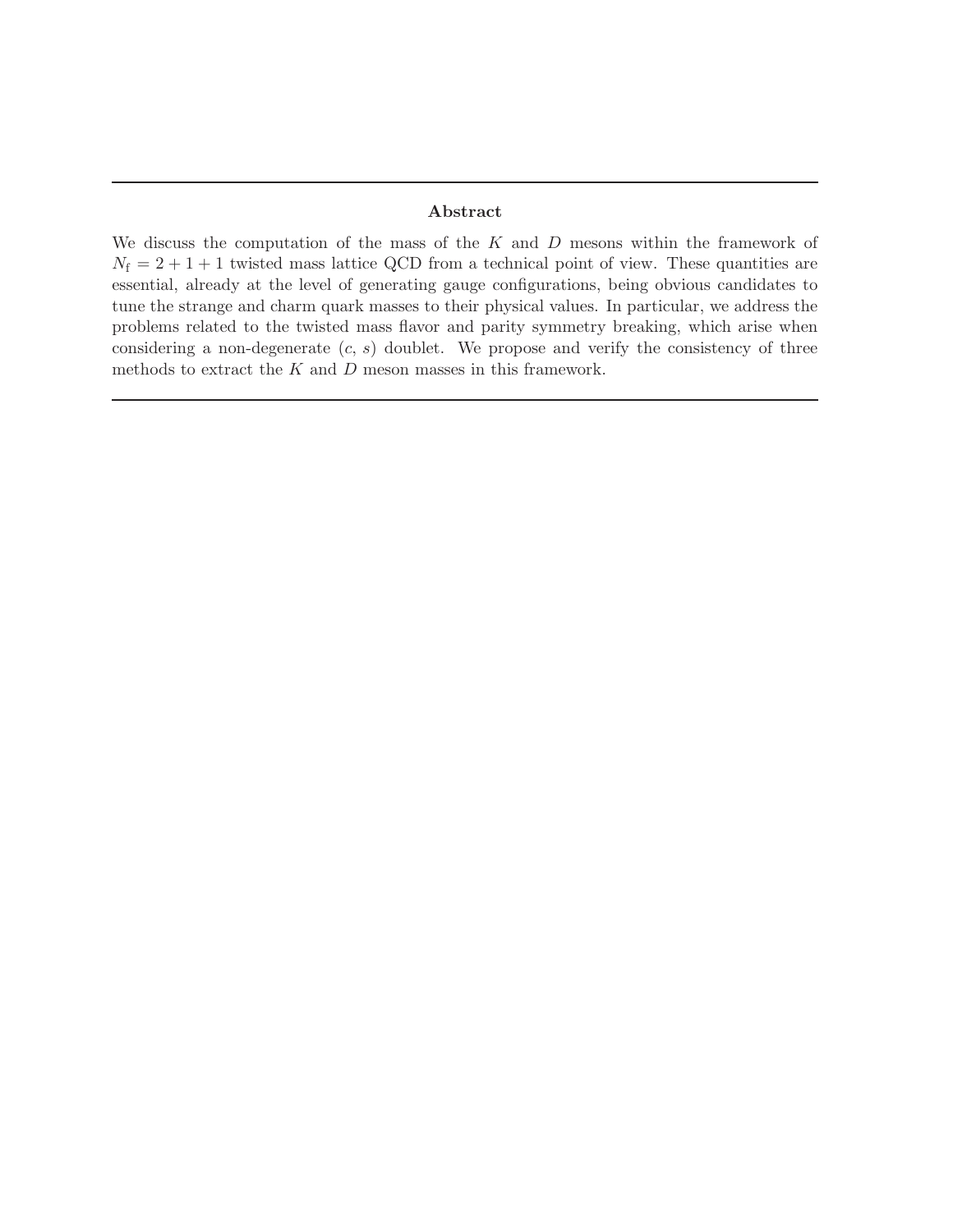### 1 Introduction

The framework of maximally twisted mass fermions as an  $\mathcal{O}(a)$  improved lattice formulation [\[47\]](#page-31-0) has been proved to be highly successful in recent years. The European Twisted Mass Collaboration (ETMC) has adopted this formulation and has carried through a broad research program with  $N_f = 2$  flavors of mass-degenerate quarks in various areas of lattice QCD including light meson physics [\[1,](#page-28-0) [2,](#page-28-1) [3\]](#page-28-2), spectroscopy of light baryons [\[4,](#page-28-3) [5\]](#page-28-4), strange and charm physics [\[6,](#page-28-5) [7,](#page-28-6) [8\]](#page-28-7), B-physics [\[9,](#page-28-8) [10\]](#page-28-9), spectroscopy of static-light mesons [\[11,](#page-28-10) [12\]](#page-28-11), Isgur-Wise functions [\[13\]](#page-28-12), meson [\[14,](#page-28-13) [15,](#page-29-0) [16\]](#page-29-1) and nucleon [\[17\]](#page-29-2) form factors, moments of parton distribution functions [\[18\]](#page-29-3), neutral [\[19\]](#page-29-4) and  $\eta'$  [\[20\]](#page-29-5) mesons,  $\omega - \rho$  mass splitting [\[21\]](#page-29-6), the vacuum polarization tensor [\[22\]](#page-29-7), pion scattering lengths [\[23\]](#page-29-8), an investigation of the  $\rho$  meson as a resonance [\[24\]](#page-29-9) or the nonperturbative renormalization of quark bilinear operators [\[25\]](#page-29-10).

Particular emphasis has been laid on the cut-off effects appearing at  $\mathcal{O}(a^2)$  in the twisted mass formulation at maximal twist. These effects have been studied theoretically at tree-level of perturbation theory [\[26\]](#page-29-11), and within the Symanzik approach [\[32,](#page-30-0) [33\]](#page-30-1). These analyses suggest that isospin breaking effects strongly affect only a limited set of observables, namely the neutral pion mass and kinematically related quantities [\[33\]](#page-30-1). The same effects have been numerically investigated in the quenched approximation [\[27,](#page-29-12) [28,](#page-29-13) [29\]](#page-29-14), with two dynamical flavors [\[3,](#page-28-2) [4,](#page-28-3) [5,](#page-28-4) [30,](#page-30-2) [31\]](#page-30-3) and with  $N_f = 2 + 1 + 1$  [\[38\]](#page-30-4). All numerical results up to date are in agreement with the theoretical conclusions.

The studies collected so far suggest that the twisted mass formulation at maximal twist is a viable realization of QCD on the lattice, with the major advantage of automatic  $\mathcal{O}(a)$  improvement of physical observables, independently of the specific type of operator considered. Other advantages worth to mention are that the twisted mass term acts as an infrared regulator of the theory and that mixing patterns in the renormalisation procedure are expected to be simplified. It is hence natural to go one step further and include dynamical strange and charm quarks in the simulations. The theoretical ground for this has been provided in ref. [\[34\]](#page-30-5) and first feasibility studies have been performed in ref. [\[35\]](#page-30-6). In the last years, we have initiated a comprehensive research program with dynamical  $N_f = 2 + 1 + 1$  flavors of quarks. Encouraging preliminary results were reported in [\[36,](#page-30-7) [37\]](#page-30-8), while a companion paper [\[38\]](#page-30-4) presents a more detailed analysis of the light meson sector for the ensembles used in this paper.

A difficulty arises in  $N_f = 2 + 1 + 1$  maximally twisted mass lattice QCD when adding a strange and a charm quark, due to the explicit violation of the strange and charm flavor quantum number conservation. At any non-vanishing value of the lattice spacing, the latter leads to the contamination of correlators by unphysical contributions from intermediate states carrying the wrong quantum numbers. Moreover, transitions that are not allowed in continuum QCD become possible, the consequence being that stable states in the continuum with respect to strong interactions, such as the D meson, become resonances.

In this paper, we provide algorithmic and methodological tools to tackle the problem. In particular, we present three techniques, a generalized eigenvalue problem, multiple exponential fits, and enforcing parity and flavor symmetry restoration, to compute the physical  $K$  and  $D$  meson masses. As we will demonstrate below, we find that with all three methods these masses can be extracted and results agree among the three methods. The paper is conceived as a technical report on these methods, which can in general be applied whenever flavor symmetry breaking occurs. Efforts to implement these techniques in combination with a flavor diagonal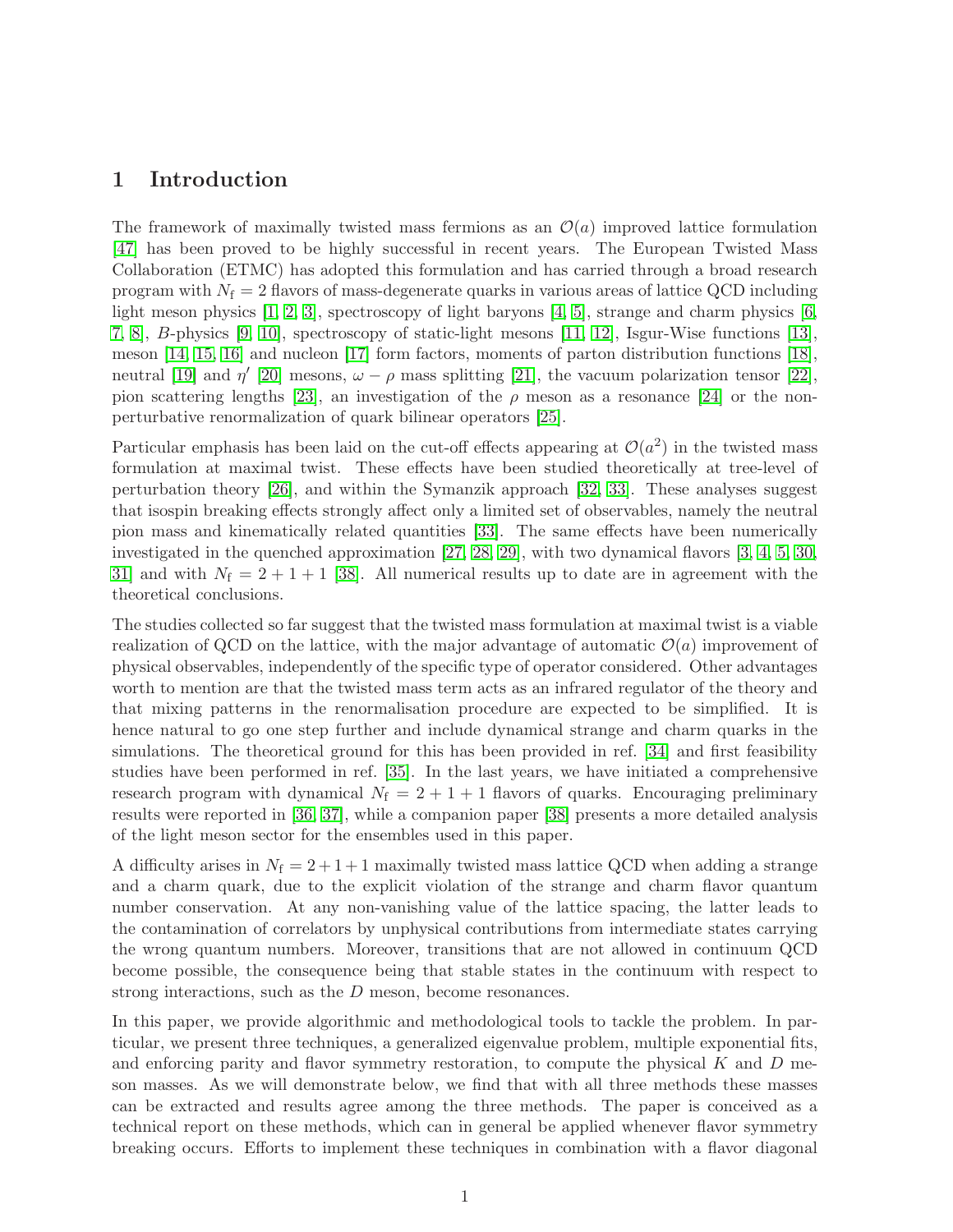Osterwalder-Seiler valence quark action, see e.g. [\[6,](#page-28-5) [34,](#page-30-5) [42,](#page-30-9) [43\]](#page-30-10), are ongoing.

The paper is organized as follows. In section [2](#page-3-0) we define the setup, the operators used, and the optimization of the correlation matrices. Section [3](#page-8-0) describes the determination of the K and  $D$ meson masses with the three methods. We conclude in section [4.](#page-25-0)

### <span id="page-3-0"></span>2 Simulation setup

### 2.1  $N_f = 2 + 1 + 1$  twisted mass lattice QCD

This work is based on sets of configurations generated by the ETM collaboration [\[36,](#page-30-7) [37\]](#page-30-8) with the Iwasaki gauge action [\[44\]](#page-30-11) and  $N_f = 2 + 1 + 1$  flavors of twisted mass quarks. The light degenerate  $(u, d)$  quark doublet is described by the standard twisted mass action [\[45\]](#page-30-12)

<span id="page-3-1"></span>
$$
S_{\text{F,light}}[\chi^{(l)}, \bar{\chi}^{(l)}, U] = a^4 \sum_x \bar{\chi}^{(l)}(x) \Big( D_{\text{W}}(m_0) + i\mu\gamma_5 \tau_3 \Big) \chi^{(l)}(x), \tag{1}
$$

while for the  $(c, s)$  doublet the twisted mass formulation for non-degenerate quarks of [\[46\]](#page-31-1) has been used:

<span id="page-3-3"></span>
$$
S_{\mathcal{F},\text{heavy}}[\chi^{(h)},\bar{\chi}^{(h)},U] = a^4 \sum_{x} \bar{\chi}^{(h)}(x) \Big( D_{\mathcal{W}}(m_0) + i\mu_{\sigma}\gamma_5\tau_1 + \tau_3\mu_{\delta} \Big) \chi^{(h)}(x). \tag{2}
$$

In both cases  $D_W$  denotes the standard Wilson Dirac operator

<span id="page-3-2"></span>
$$
D_{\mathcal{W}}(m_0) = \frac{1}{2} \left( \gamma_\mu \left( \nabla_\mu + \nabla_\mu^* \right) - a \nabla_\mu^* \nabla_\mu \right) + m_0, \tag{3}
$$

while  $\chi^{(l)} = (\chi^{(u)}, \chi^{(d)})$  and  $\chi^{(h)} = (\chi^{(c)}, \chi^{(s)})$  are the quark fields in the so-called twisted basis. For reasons explained in [\[35\]](#page-30-6) the same value of the standard quark mass parameter  $m_0$  has been used in both sectors.

When tuning the theory to maximal twist, automatic  $\mathcal{O}(a)$  improvement for physical quantities applies [\[46,](#page-31-1) [47\]](#page-31-0). This tuning has been done by adjusting  $m_0$  such that the PCAC quark mass in the light quark sector vanishes [\[38\]](#page-30-4),

<span id="page-3-5"></span>
$$
am_{\chi^{(l)}}^{\text{PCAC}} = \frac{\sum_{\mathbf{x}} \left\langle \partial_0^* A_0^{(l)+}(x) P^{(l)-}(y) \right\rangle}{2 \sum_{\mathbf{x}} \left\langle P^{(l)+}(x) P^{(l)-}(y) \right\rangle} = 0, \tag{4}
$$

with the bilinears defined as

<span id="page-3-6"></span>
$$
A_{\mu}^{(l)+} = \bar{\chi}^{(u)} \gamma_{\mu} \gamma_5 \chi^{(d)} \quad , \quad P^{(l)+} = \bar{\chi}^{(u)} \gamma_5 \chi^{(d)} \quad , \quad P^{(l)-} = \bar{\chi}^{(d)} \gamma_5 \chi^{(u)}.
$$
 (5)

At maximal twist, in a massless quark renormalization scheme, the renormalized quark masses are related to the bare parameters  $\mu_\sigma$  and  $\mu_\delta$  by [\[46\]](#page-31-1)

<span id="page-3-4"></span>
$$
m_s^R = Z_P^{-1} \left( \mu_\sigma - \frac{Z_P}{Z_S} \mu_\delta \right) , \qquad m_c^R = Z_P^{-1} \left( \mu_\sigma + \frac{Z_P}{Z_S}, \mu_\delta \right)
$$
(6)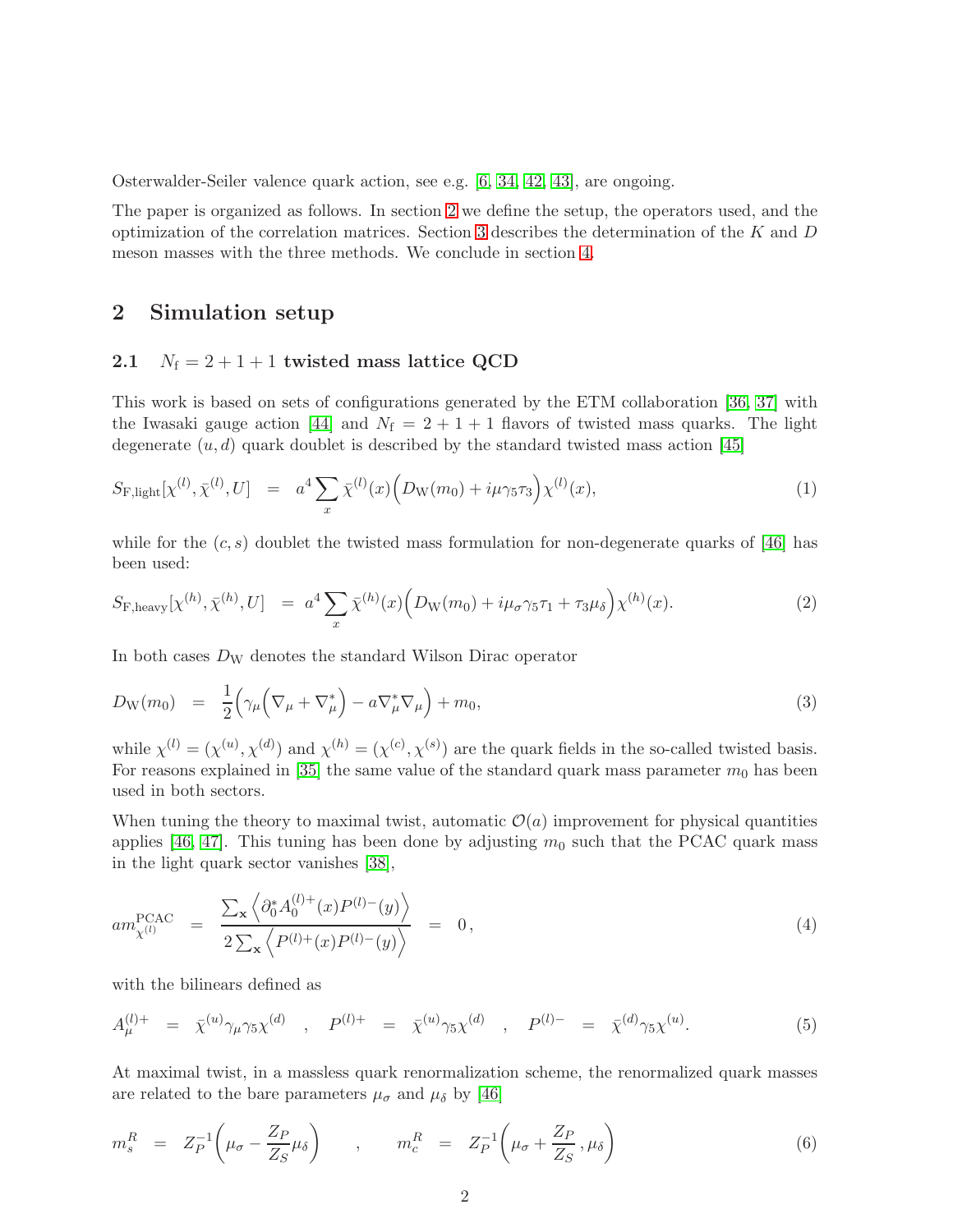where  $Z_P$  and  $Z_S$  are the renormalization constants of the non-singlet pseudoscalar and scalar densities in a massless quark scheme, namely for  $N_f = 4$  massless Wilson lattice QCD.

The values of  $\mu_{\sigma}$  and  $\mu_{\delta}$  have been adjusted in our simulations by requiring that the simulated kaon and D meson mass approximately assume their physical values [\[38\]](#page-30-4). For this study we consider two ensembles, one from each of the currently simulated  $\beta$  values,  $\beta = 1.90$  and  $\beta =$ 1.95 [\[36,](#page-30-7) [37,](#page-30-8) [38\]](#page-30-4), with a light pseudoscalar mass  $m_{\text{PS}} \approx 320 \text{ MeV}$  in both cases, see Table [1.](#page-4-0)

| Ensemble         |              | $(L/a)^3 \times T/a$                 | $a\mu$ | $\kappa$                                      | $a\mu_{\sigma}$ | $a\mu_{\delta}$ | in fm          | $m_{PS}$<br>in MeV | # of<br>gauges |
|------------------|--------------|--------------------------------------|--------|-----------------------------------------------|-----------------|-----------------|----------------|--------------------|----------------|
| A40.32<br>B35.32 | 1.90<br>1.95 | $32^3 \times 64$<br>$32^3 \times 64$ | 0.0035 | $0.0040 \mid 0.163270 \mid 0.150$<br>0.161240 | 0.135           | 0.190<br>0.170  | 0.086<br>0.078 | 324<br>318         | 1003<br>1042   |

<span id="page-4-0"></span>Table 1: Summary of the ensembles considered in this paper, more details in [\[36,](#page-30-7) [37,](#page-30-8) [38\]](#page-30-4).

### <span id="page-4-1"></span>2.2 Meson creation operators and trial states

#### 2.2.1 Quantum numbers, physical basis and twisted basis

We are concerned with computing the mass of the K meson,  $m_K$ , and of the D meson,  $m_D$ , within the setup defined by eqs. [\(1\)](#page-3-1) to [\(3\)](#page-3-2). Both mesons have total angular momentum  $J = 0$ and parity  $P = -$ . Their quark content is e.g.  $\bar{K}^0 \equiv \bar{d}s$  and  $D^+ \equiv \bar{d}c$ .

Neither heavy flavor nor parity are exact symmetries in  $N_f = 2 + 1 + 1$  twisted mass lattice QCD at finite lattice spacing. In particular, the  $\tau_1$ -coupling term in eq. [\(2\)](#page-3-3) violates the conservation of the strange and charm flavor quantum numbers. Consequently, instead of four different heavylight meson sectors  $(s, -)$ ,  $(s, +)$ ,  $(c, -)$  and  $(c, +)$  there is only a single mixed flavor-parity sector  $(s/c, -/+)$ . Problems arise in particular when one tries to determine  $m<sub>D</sub>$ . In continuum QCD the D meson is the lowest state in the  $(c, -)$  sector, while in our setup it is a highly excited state in the combined sector  $(s/c, -/+)$ . Notice that, besides the K meson, there are a radially excited K state (K(1460)), possibly strange mesons with positive parity  $(K_0^*(800), K_0^*(1430))$ and a number of multi particle states  $K/K_0^* + n \times \pi$  [\[48\]](#page-31-2). Hence, for a clean extraction of  $m_D$ one has to consider sufficiently large correlation matrices, which are able to resolve all these low lying states. This is possible in principle. In practice, the separation of the excited states would require the determination of correlation matrices with extremely high statistical precision. At our currently available statistics, this route seems not to be viable.

Our approach is instead based on the observation that parity and heavy flavor symmetries are restored in the continuum limit, where the twisted mass theory is expected to reproduce QCD with  $N_f = 2 + 1 + 1$  quark flavors. In this limit, operators with definite parity [\[47\]](#page-31-0) and flavor quantum numbers projecting onto the physical meson states can be reconstructed (cf. section [3.3\)](#page-17-0). As it is shown in the following, these operators can be defined as linear combinations of bilinears of the lattice quark fields in the twisted basis.

In the continuum, or in any chirality preserving lattice formulation [\[45\]](#page-30-12), the twist transformation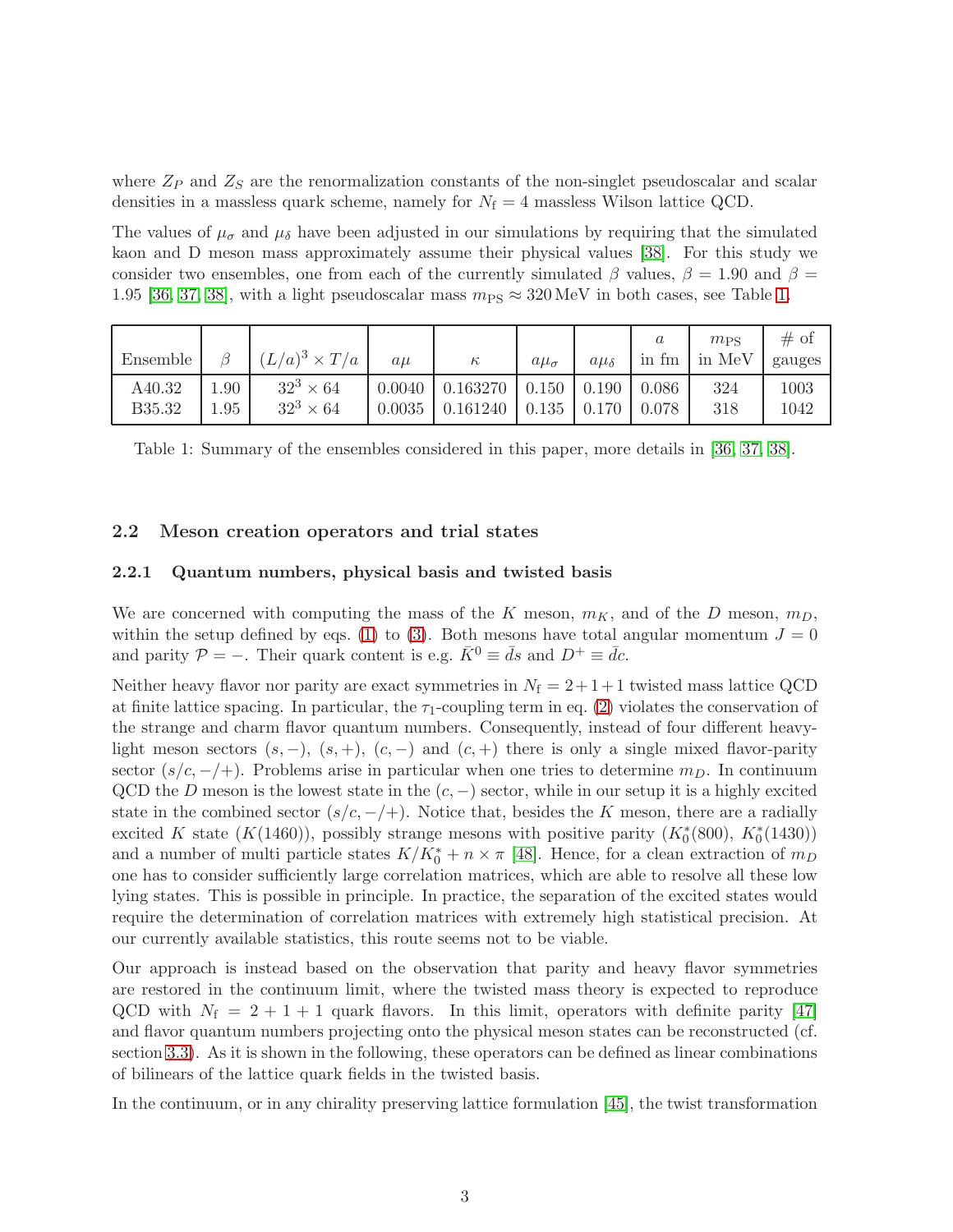relating the physical quark fields  $\psi$  and the twisted quark fields  $\chi$  reads

<span id="page-5-1"></span>
$$
\psi^{(l)} = e^{i\omega_l \gamma_5 \tau_3/2} \chi^{(l)} \quad , \quad \bar{\psi}^{(l)} = \bar{\chi}^{(l)} e^{i\omega_l \gamma_5 \tau_3/2} \tag{7}
$$

$$
\psi^{(h)} = e^{i\omega_h \gamma_5 \tau_1/2} \chi^{(h)}, \quad \bar{\psi}^{(h)} = \bar{\chi}^{(h)} e^{i\omega_h \gamma_5 \tau_1/2}, \tag{8}
$$

where  $\omega_{l,h}$  are the twist angles in the light and heavy quark sector, respectively. Analogous relations hold for operators projecting, in the continuum limit, on trial states with definite heavy flavor and parity quantum numbers. In the physical basis, such operators can be chosen  $according to<sup>1</sup>$  $according to<sup>1</sup>$  $according to<sup>1</sup>$ 

<span id="page-5-2"></span>
$$
\mathcal{O}_{\mathrm{ph}} = \begin{pmatrix} \mathcal{O}_{\mathrm{ph}}^{(s,\gamma_5)} \\ \mathcal{O}_{\mathrm{ph}}^{(c,\gamma_5)} \\ \mathcal{O}_{\mathrm{ph}}^{(s,1)} \\ \mathcal{O}_{\mathrm{ph}}^{(c,1)} \end{pmatrix} = \begin{pmatrix} +i\bar{\psi}^{(d)}\gamma_5\psi^{(s)} \\ -i\bar{\psi}^{(d)}\gamma_5\psi^{(c)} \\ +\bar{\psi}^{(d)}\psi^{(s)} \\ -\bar{\psi}^{(d)}\psi^{(c)} \end{pmatrix}
$$
(9)

The twist rotations in eqs. [\(7\)](#page-5-1) and [\(8\)](#page-5-1) relate the twisted basis operators

<span id="page-5-3"></span>
$$
\mathcal{O}_{\chi} = \begin{pmatrix} \mathcal{O}_{\chi}^{(s,\gamma_5)} \\ \mathcal{O}_{\chi}^{(c,\gamma_5)} \\ \mathcal{O}_{\chi}^{(s,1)} \\ \mathcal{O}_{\chi}^{(c,1)} \end{pmatrix} = \begin{pmatrix} +i\bar{\chi}^{(d)}\gamma_5\chi^{(s)} \\ -i\bar{\chi}^{(d)}\gamma_5\chi^{(c)} \\ +\bar{\chi}^{(d)}\chi^{(s)} \\ -\bar{\chi}^{(d)}\chi^{(c)} \end{pmatrix}
$$
(10)

to the physical operators of eq. [\(9\)](#page-5-2) as follows

<span id="page-5-4"></span>
$$
\mathcal{O}_{\mathrm{ph}} = \mathcal{M}(\omega_l, \omega_h) \mathcal{O}_{\chi} , \quad \mathcal{O}_{\mathrm{ph}}^{\dagger} = \mathcal{O}_{\chi}^{\dagger} \mathcal{M}^T(\omega_l, \omega_h) , \tag{11}
$$

with the orthogonal twist rotation matrix given by

<span id="page-5-7"></span>
$$
\mathcal{M}(\omega_l, \omega_h) = \begin{pmatrix}\n\cos \frac{\omega_l}{2} \cos \frac{\omega_h}{2} & -\sin \frac{\omega_l}{2} \sin \frac{\omega_h}{2} & -\sin \frac{\omega_l}{2} \cos \frac{\omega_h}{2} & -\cos \frac{\omega_l}{2} \sin \frac{\omega_h}{2} \\
-\sin \frac{\omega_l}{2} \sin \frac{\omega_h}{2} & \cos \frac{\omega_l}{2} \cos \frac{\omega_h}{2} & -\cos \frac{\omega_l}{2} \sin \frac{\omega_h}{2} & -\sin \frac{\omega_l}{2} \cos \frac{\omega_h}{2} \\
\sin \frac{\omega_l}{2} \cos \frac{\omega_h}{2} & \cos \frac{\omega_l}{2} \sin \frac{\omega_h}{2} & \cos \frac{\omega_l}{2} \cos \frac{\omega_h}{2} & -\sin \frac{\omega_l}{2} \sin \frac{\omega_h}{2}\n\end{pmatrix} . \quad (12)
$$

However, when using the Wilson lattice formulation, the operators in eq. [\(10\)](#page-5-3), with and without a  $\gamma_5$  matrix, renormalize differently due to the explicit breaking of chiral symmetry. This implies that, to be able to build a representation of the chiral group, renormalization factors must explicitly be taken into account, and eq. [\(11\)](#page-5-4) only holds for the renormalized counterparts

<span id="page-5-5"></span>
$$
\mathcal{O}_{\mathrm{ph}}^R = \mathcal{M}(\omega_l, \omega_h) \mathcal{O}_{\chi}^R , \quad (\mathcal{O}_{\mathrm{ph}}^R)^{\dagger} = (\mathcal{O}_{\chi}^R)^{\dagger} \mathcal{M}^T(\omega_l, \omega_h), \tag{13}
$$

where the bilinears in eq. [\(10\)](#page-5-3) have been replaced by their renormalized versions,

<span id="page-5-6"></span>
$$
\mathcal{O}_{\chi}^{R} = \text{diag}\left(Z_{P}, Z_{P}, Z_{S}, Z_{S}\right) \mathcal{O}_{\chi} = \begin{pmatrix} Z_{P} \mathcal{O}_{\chi}^{(s,\gamma_{5})} \\ Z_{P} \mathcal{O}_{\chi}^{(c,\gamma_{5})} \\ Z_{S} \mathcal{O}_{\chi}^{(s,1)} \\ Z_{S} \mathcal{O}_{\chi}^{(c,1)} \end{pmatrix}, \tag{14}
$$

<span id="page-5-0"></span><sup>&</sup>lt;sup>1</sup>For definiteness we identify the light flavor with  $d$ .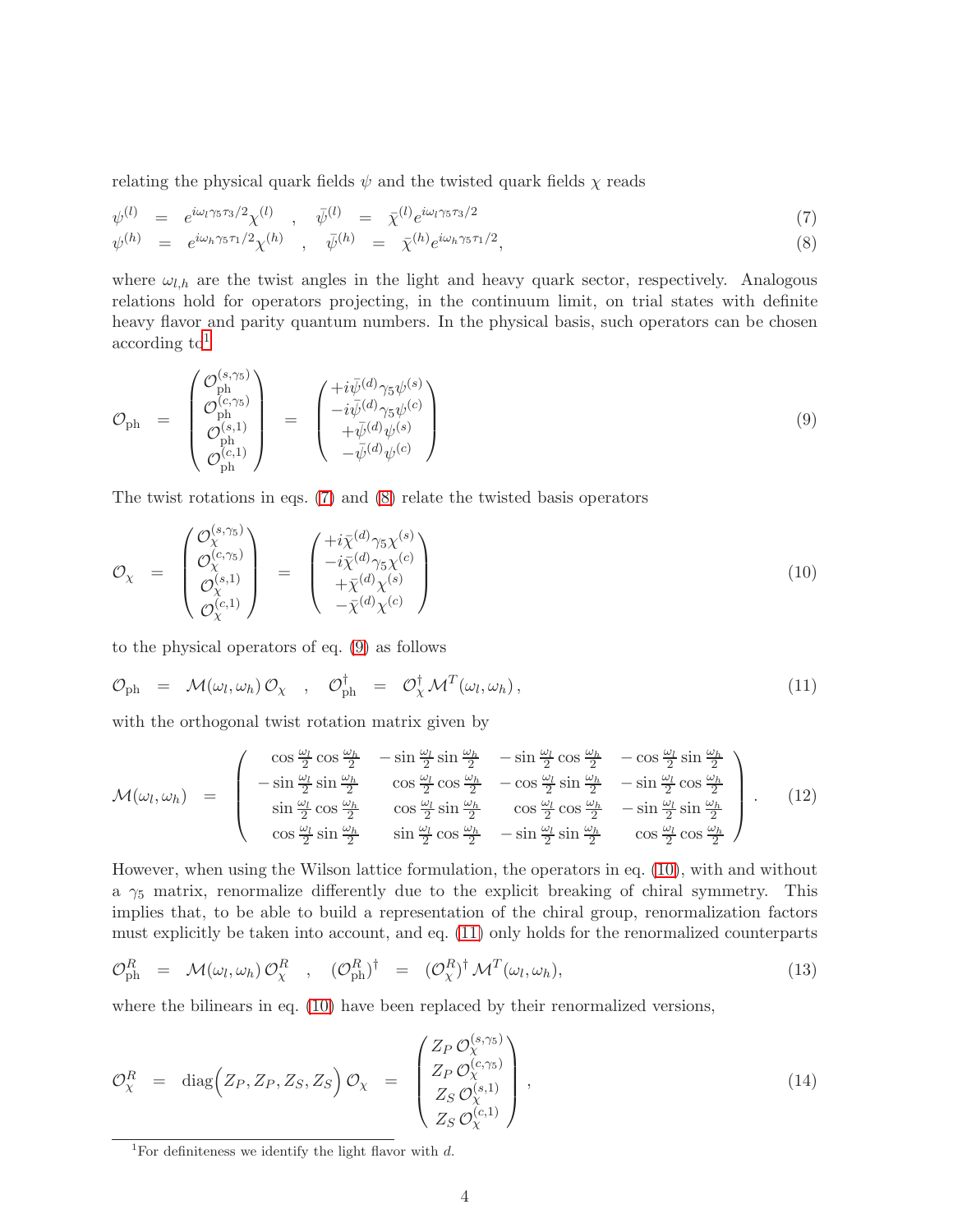and  $Z_P$  and  $Z_S$  are the same renormalization factors as in [\(6\)](#page-3-4). At maximal twist, i.e.  $\omega_l = \omega_h$  $\pi/2$ , one has

<span id="page-6-0"></span>
$$
\begin{pmatrix}\n\mathcal{O}_{\text{ph}}^{(s,\gamma_5)} \\
\mathcal{O}_{\text{ph}}^{(c,\gamma_5)} \\
\mathcal{O}_{\text{ph}}^{(s,1)} \\
\mathcal{O}_{\text{ph}}^{(c,1)}\n\end{pmatrix}^{R} = \frac{1}{2} \begin{pmatrix}\n1 & -1 & -1 & -1 \\
-1 & 1 & -1 & -1 \\
1 & 1 & 1 & -1 \\
1 & 1 & -1 & 1\n\end{pmatrix} \begin{pmatrix}\nZ_P \mathcal{O}_{\chi}^{(s,\gamma_5)} \\
Z_P \mathcal{O}_{\chi}^{(c,\gamma_5)} \\
Z_S \mathcal{O}_{\chi}^{(s,1)} \\
Z_S \mathcal{O}_{\chi}^{(c,1)}\n\end{pmatrix} .
$$
\n(15)

A third definition of the quark fields will be useful in the following (where maximal twist applies), obtained by rotating the lattice  $\chi$ -fields via eqs. [\(7\)](#page-5-1) and [\(8\)](#page-5-1), where now  $\omega_l = \omega_h = \pi/2$ . The rotated fields would reproduce the physical ones in a theory with exact chiral symmetry and  $Z_P = Z_S$ . In the present formulation with broken chiral symmetry, they define instead a "pseudo physical basis" (ppb). We denote the rotated fields with  $\psi_{\text{ppb}}^{(l,h)}$  and introduce the operator bilinears in this basis

<span id="page-6-5"></span>
$$
\mathcal{O}_{\rm ppb} = \begin{pmatrix} \mathcal{O}_{\rm ppb}^{(s,\gamma_5)} \\ \mathcal{O}_{\rm ppb}^{(c,\gamma_5)} \\ \mathcal{O}_{\rm ppb}^{(s,1)} \\ \mathcal{O}_{\rm ppb}^{(c,1)} \end{pmatrix} = \begin{pmatrix} +i\bar{\psi}_{\rm ppb}^{(d)}\gamma_5\psi_{\rm ppb}^{(s)} \\ -i\bar{\psi}_{\rm ppb}^{(d)}\gamma_5\psi_{\rm ppb}^{(c)} \\ +\bar{\psi}_{\rm ppb}^{(d)}\psi_{\rm ppb}^{(s)} \\ -\bar{\psi}_{\rm ppb}^{(d)}\psi_{\rm ppb}^{(c)} \end{pmatrix} = \frac{1}{2} \begin{pmatrix} 1 & -1 & -1 & -1 \\ -1 & 1 & -1 & -1 \\ 1 & 1 & -1 & -1 \\ 1 & 1 & -1 & 1 \end{pmatrix} \begin{pmatrix} \mathcal{O}_{\chi}^{(s,\gamma_5)} \\ \mathcal{O}_{\chi}^{(c,\gamma_5)} \\ \mathcal{O}_{\chi}^{(s,1)} \\ \mathcal{O}_{\chi}^{(c,1)} \end{pmatrix}, \quad (16)
$$

otherwise written as

<span id="page-6-6"></span>
$$
\mathcal{O}_{\text{ppb}} = \mathcal{M}(\pi/2, \pi/2) \mathcal{O}_{\chi} \equiv \mathcal{M}_{\text{mt}} \mathcal{O}_{\chi}.
$$
\n(17)

The physical operators defined in eq. [\(13\)](#page-5-5), and eq. [\(15\)](#page-6-0) at maximal twist, project onto states that converge to states with definite flavor and parity quantum numbers in the continuum limit. Since we aim to determine the ground states of the physical system, in at least two of the four sectors, it is appropriate to first build the correlation matrices in terms of the building blocks given in eq. [\(10\)](#page-5-3). We also project to zero momentum by summing over all lattice sites at fixed Euclidean time  $t$ ,

<span id="page-6-1"></span>
$$
\mathcal{O}_{\chi}^{(h,\Gamma)}(t) = \eta_{\Gamma} \sum_{\mathbf{x}} \bar{\chi}^{(d)}(\mathbf{x},t) \Gamma \chi^{(h)}(\mathbf{x},t) , h \in \{s, c\} , \Gamma \in \{\gamma_5, 1\} \ (\eta_1 = \pm 1, \eta_{\gamma_5} = \pm i) . (18)
$$

The corresponding trial states

<span id="page-6-4"></span>
$$
|\phi_{\chi}^{(h,\Gamma)}(t)\rangle = \left(\mathcal{O}_{\chi}^{(h,\Gamma)}(t)\right)^{\dagger}|\Omega\rangle \tag{19}
$$

enter the correlation matrices

<span id="page-6-3"></span>
$$
C_{(h_2,\Gamma_2),(h_1\Gamma_1)}(t_2-t_1) = \langle \phi_{\chi}^{(h_2,\Gamma_2)}(t_2) | \phi_{\chi}^{(h_1,\Gamma_1)}(t_1) \rangle = \langle \Omega | \left( \mathcal{O}_{\chi}^{(h_2,\Gamma_2)}(t_2) \right) \left( \mathcal{O}_{\chi}^{(h_1,\Gamma_1)}(t_1) \right)^{\dagger} | \Omega \rangle , \quad (20)
$$

and we introduce the shorthand matrix notation for later use

<span id="page-6-2"></span>
$$
C(t_2 - t_1) = \left\langle \mathcal{O}(t_2) \otimes (\mathcal{O}(t_1))^{\dagger} \right\rangle.
$$
 (21)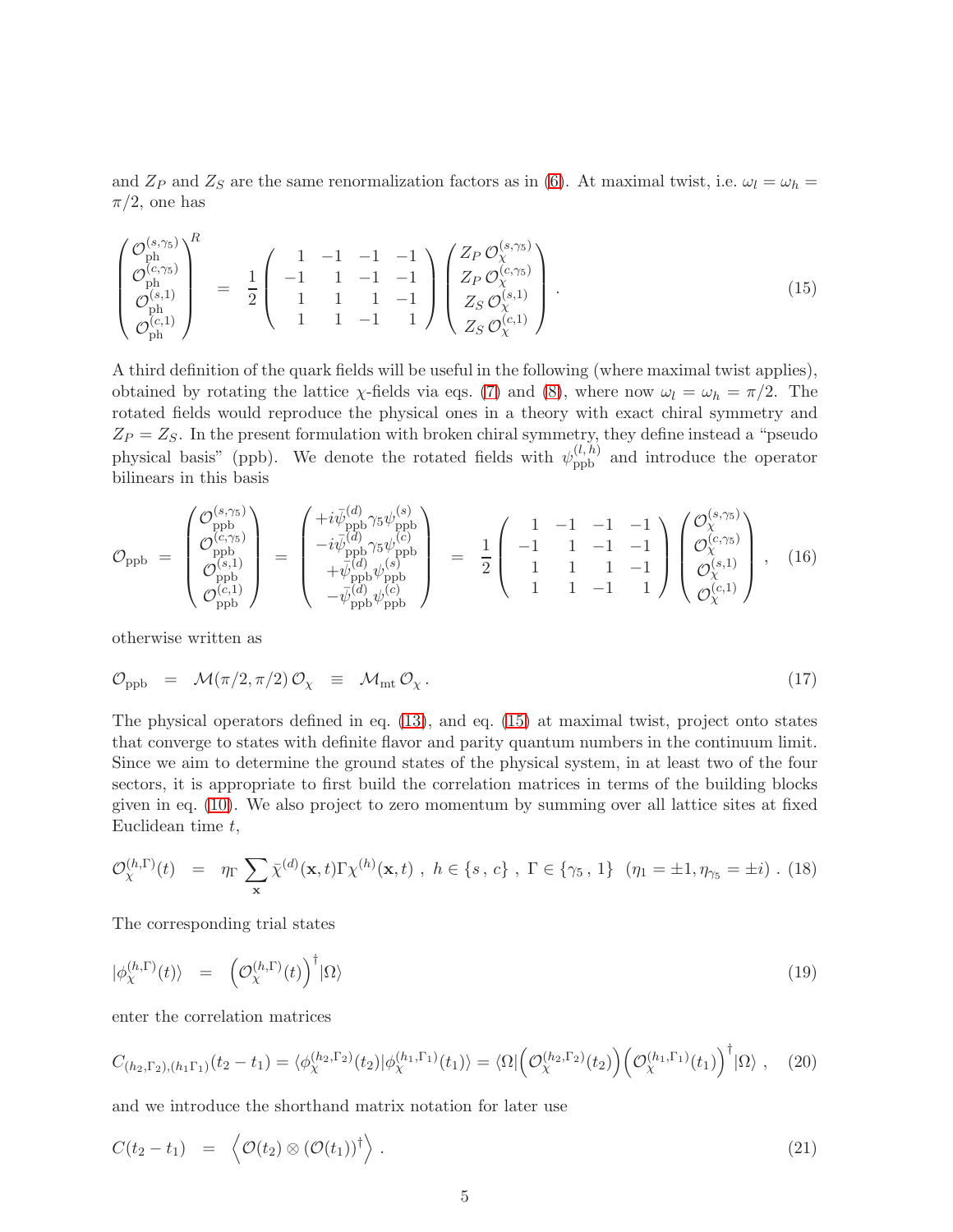Notice also that, due to the discrete symmetries of the twisted mass action in eqs. [\(1\)](#page-3-1) and [\(2\)](#page-3-3), the correlation  $C(t_2 - t_1)$  is a real and symmetric matrix. Eqs. [\(18\)](#page-6-1) to [\(21\)](#page-6-2) can also be generalized to the case of more operators, as for example operators with different levels of smearing (see the next section) or Dirac structure. In this case  $C(t_2-t_1)$  will be a  $D \times D$  matrix  $(D = 4 \times n)$  defined by the larger operator set. An application of this kind will be considered in section [3.2.](#page-12-0) One can easily obtain another set of independent meson creation operators with identical quantum numbers by replacing  $\Gamma \to \gamma_0 \Gamma$ . We found, however, that the corresponding trial states have worse overlaps to the low lying states of interest. Therefore, we do not consider these operators in the following. To improve the signal-to-noise ratio, we have computed the correlators in eq. [\(20\)](#page-6-3) by using the one-end trick [\[1,](#page-28-0) [2\]](#page-28-1).

#### 2.2.2 Operator optimization by means of smearing

To optimize the overlap of the trial states in eq. [\(19\)](#page-6-4) with the physical  $K$  and  $D$  mesons, we resort to standard smearing techniques. We use Gaussian smeared quark fields, with APE smeared spatial links. Additional details can be found in [\[11\]](#page-28-10), where the same setup has been used.

We have optimized the smearing by computing effective masses at  $t = 1$  and  $t_0 = 1$  (cf. [\(25\)](#page-8-1)), where excited states are suppressed the least, for different values of  $N_{\text{Gauss}}$ , and  $\kappa_{\text{Gauss}} = 0.5$ ,  $N_{\text{APE}} = 10$ ,  $\alpha_{\text{APE}} = 0.5$  kept fixed. This optimization is essentially independent on the lattice volume and on the light quark mass. Results for  $\beta = 3.90, L^3 \times T = 24^3 \times 48$  and  $\mu = 0.0040$ are reported in Figure [1.](#page-8-2) Although the suppression of excited states only weakly depends on  $N_{\text{Gauss}}$  and, therefore, on the width of the corresponding trial states, it is obvious that the D meson has a somewhat smaller width than the K meson. Since the D meson is heavier and hence more difficult to compute, we focus on optimizing the overlap with the D meson state and choose  $N_{\text{Gauss}} = 30$ . An estimate of the corresponding trial state radius R can be obtained via [\[11\]](#page-28-10)

$$
\frac{R}{a} = \left(\frac{N_{\text{Gauss}}\kappa_{\text{Gauss}}}{1 + 6\kappa_{\text{Gauss}}}\right)^{1/2},\tag{22}
$$

yielding  $R_K \approx 7a \approx 0.60$  fm and  $R_D \approx 5a \approx 0.43$  fm (cf. Figure [1b](#page-8-2)). A similar optimization for the parameter  $N_{\text{APE}}$  shows essentially no dependence on the ground state overlap. This is exemplified in Figure [2](#page-9-0) corresponding to  $\beta = 3.90, L^3 \times T = 24^3 \times 48$  and  $\mu = 0.0100$ .

We end up with the following optimized set of smearing parameters for ensemble A40.32:

<span id="page-7-0"></span>
$$
N_{\text{Gauss}} = 30 \quad , \quad \kappa_{\text{Gauss}} = 0.5 \quad , \quad N_{\text{APE}} = 10 \quad , \quad \alpha_{\text{APE}} = 0.5. \tag{23}
$$

Given the rather mild dependence of the ground state overlap on  $N_{\text{Gauss}}$  and  $N_{\text{APE}}$ , we use the set of parameters in eq. [\(23\)](#page-7-0) also for the ensemble B35.32, with only slightly different lattice spacing. Sometimes in the following of this paper, we will also consider correlation matrices made of local operators, or mixed local and smeared operators. However, the final determination of all masses will exclusively be obtained with the correlation matrix made of the smeared operators, with the optimized smearing parameters of eq. [\(23\)](#page-7-0).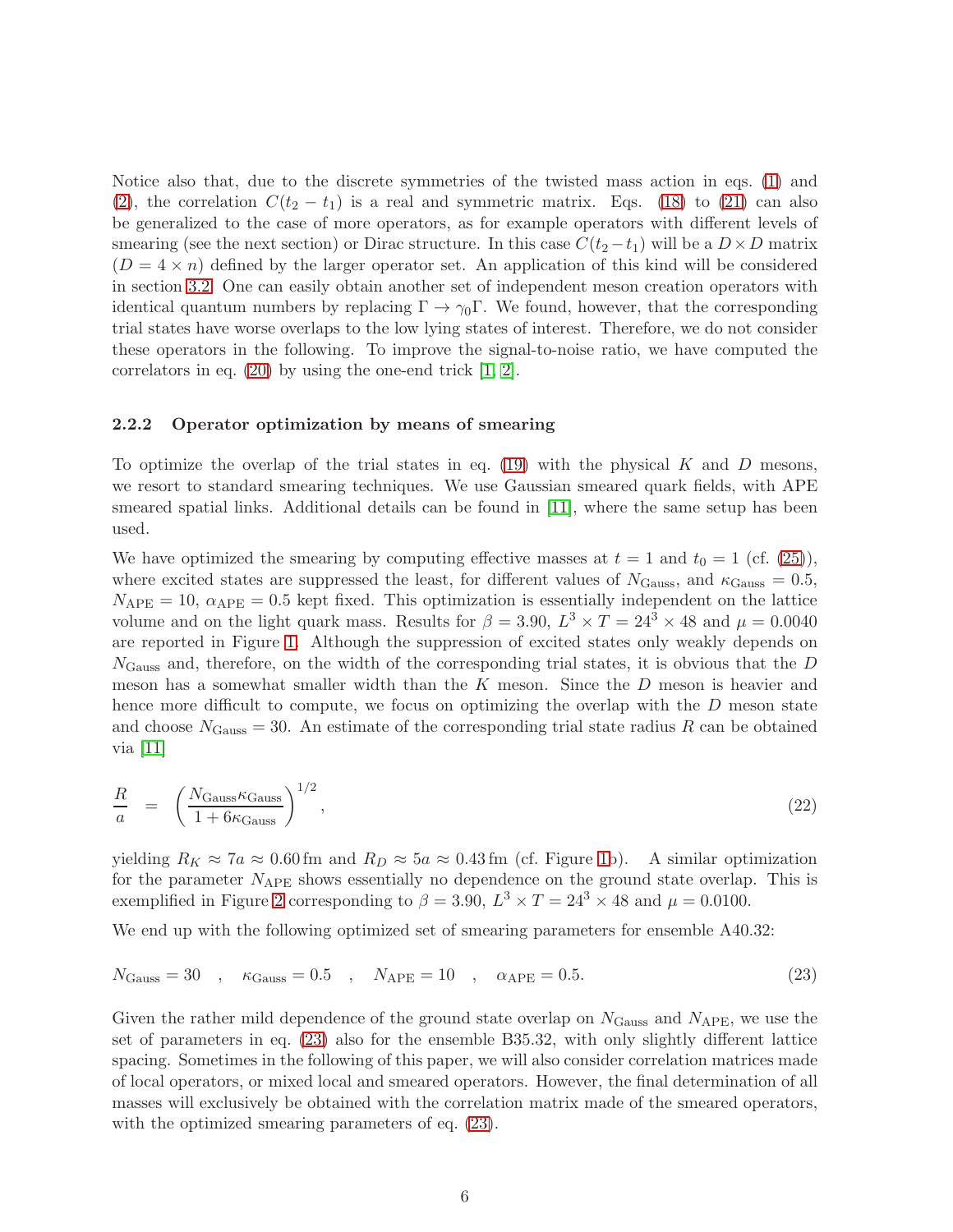

<span id="page-8-2"></span>Figure 1: **a**) The effective masses  $m_{\text{effective}}^{(n)}(t = 1, t_0 = 1)$  (cf. eq. [\(25\)](#page-8-1)) for the trial states defined in eq. [\(19\)](#page-6-4) as functions of  $N_{\text{Gauss}}$  for  $\beta = 3.90, L^3 \times T = 24^3 \times 48$  and  $\mu = 0.0040$  with  $\kappa_{\text{Gauss}} = 0.5, N_{\text{APE}} = 10, \alpha_{\text{APE}} = 0.5.$  b) The same effective masses as a function of the radius of the trial states in lattice units  $R/a$  with  $\kappa_{\text{Gauss}} = 0.5$ .

# <span id="page-8-0"></span>3 Computation of  $m_K$  and  $m_D$

In contrast to parity and flavor conserving lattice formulations, as the standard Wilson lattice QCD, it is not possible to compute correlation functions restricted to a single parity and heavy flavor sector in our  $N_f = 2 + 1 + 1$  twisted mass framework, as outlined in section [2.2.1.](#page-4-1) While the determination of  $m<sub>K</sub>$  is anyway straightforward, since the kaon is the lowest state in the combined heavy flavor and parity sector, the extraction of  $m<sub>D</sub>$  remains rather problematic, being the D meson a highly excited state. Besides computing  $m<sub>K</sub>$  with high precision, we attempt in the following to estimate  $m<sub>D</sub>$  without computing the full low-lying spectrum. We present and compare three different methods, all based on the fact that both heavy flavor symmetry and parity are only weakly broken, by terms of  $\mathcal{O}(a)$ . The three methods yield a consistent picture.

### <span id="page-8-4"></span>3.1 Method 1: solving a generalized eigenvalue problem

We consider  $4 \times 4$  correlation matrices, as defined in eq. [\(20\)](#page-6-3), computed with the twisted basis operators of eq. [\(10\)](#page-5-3) and the optimized smearing parameters given in eq. [\(23\)](#page-7-0). We then solve the generalized eigenvalue problem

<span id="page-8-3"></span>
$$
\sum_{k} C_{jk}(t) v_k^{(n)}(t, t_0) = \sum_{k} C_{jk}(t_0) v_k^{(n)}(t, t_0) \lambda^{(n)}(t, t_0) , \quad t \equiv t_2 - t_1 \tag{24}
$$

where k runs over the set  $(h, \Gamma)$ ,  $h = c, s, \Gamma = \pm$ , and obtain the four effective masses  $m_{\text{effective}}^{(n)}$ , with  $n = 0, \ldots, 3$ , by solving [\[49\]](#page-31-3)

<span id="page-8-1"></span>
$$
\frac{\lambda^{(n)}(t,t_0)}{\lambda^{(n)}(t+1,t_0)} = \frac{e^{-m_{\text{effective}}^{(n)}(t,t_0)t} + e^{-m_{\text{effective}}^{(n)}(t,t_0)(T-t)}}{e^{-m_{\text{effective}}^{(n)}(t,t_0)(t+1)} + e^{-m_{\text{effective}}^{(n)}(t,t_0)(T-(t+1))}},\tag{25}
$$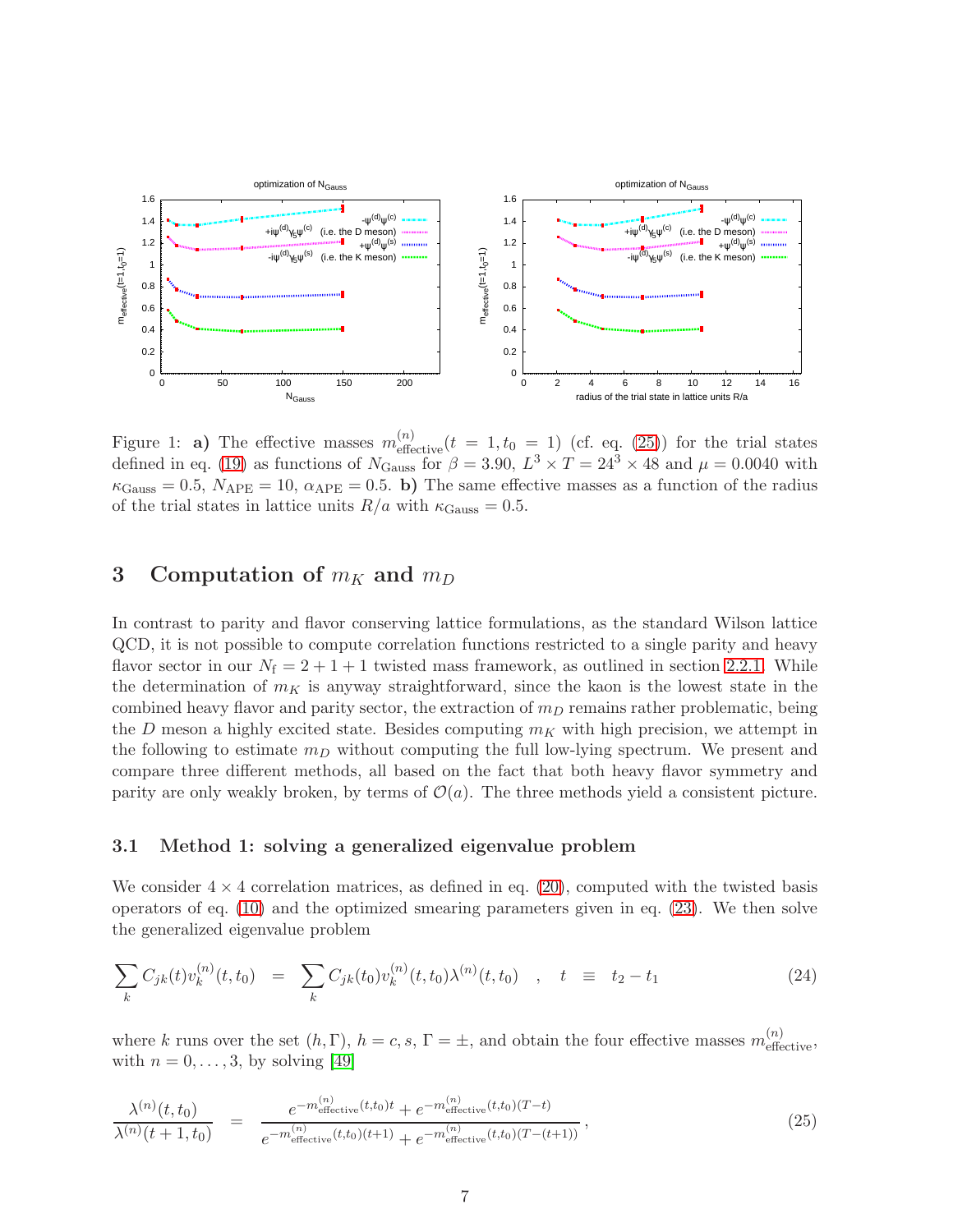

<span id="page-9-0"></span>Figure 2: The effective masses  $m_{\text{effective}}^{(n)}(t=1,t_0=1)$  as in Figure [1,](#page-8-2) as a function of  $N_{\text{APE}}$  for  $\beta = 3.90, L^3 \times T = 24^3 \times 48$  and  $\mu = 0.0100$  with  $\alpha_{\text{APE}} = 0.5, N_{\text{Gauss}} = 30, \kappa_{\text{Gauss}} = 0.5$ .

with T the temporal extension of the periodic lattice.

To interpret these effective masses, we assume that heavy flavor and parity breaking effects are small. Indeed they are only  $\mathcal{O}(a)$ , since they originate from the flavor non-diagonal and parity odd Wilson term, which is proportional to the lattice spacing. Consequently, for vanishing lattice spacing, where heavy flavor and parity are exact symmetries, these correlation matrices would be diagonal in the physical basis, because the operators in eq. [\(9\)](#page-5-2) would excite orthogonal trial states. Thus, solving the generalized eigenvalue problem as stated in eq. [\(24\)](#page-8-3) would directly provide the four effective masses with definite heavy flavor and parity. In particular, one of them would have associated quantum numbers  $(c, -)$  and would approach a plateau for large temporal separation to be identified with the D meson mass.

At finite lattice spacing in the presence of heavy flavor and parity breaking the four effective masses will approach the masses of the four lowest states in the mixed sector  $(s/c, -/+)$  for large temporal separations. The D meson is not among those states: K and  $K_0^*$ , the radial excitations and  $K/K_0^* + n \times \pi$  states are lighter than the D. At intermediate times, however, one of the four effective masses should still be dominated by the  $D$  meson and the corresponding plateau will give a measure of  $m_D$ .

To identify the heavy flavor and parity content of the four effective masses, we first note that the trial state corresponding to the  $n$ -th effective mass is

<span id="page-9-1"></span>
$$
|\phi_{\chi}^{(n)}(t)\rangle = \sum_{k} v_{k}^{(n)}(t, t_{0}) \left(\mathcal{O}_{\chi}^{(k)}(t)\right)^{\dagger} |\Omega\rangle , \qquad (26)
$$

When the relations  $\omega_l = \omega_h = \pi/2$  and  $Z_P/Z_S = 1$  are approximately fulfilled, one can rotate to the pseudo physical basis. By inserting eq. [\(16\)](#page-6-5) into the trial state in [\(26\)](#page-9-1) and using the orthogonality of the twist rotation matrix  $\mathcal{M}_{\text{mt}}$  at maximal twist of eq. [\(17\)](#page-6-6), yields

<span id="page-9-2"></span>
$$
|\phi_{\chi}^{(n)}(t)\rangle = \sum_{k} \left( \mathcal{M}_{\rm mt} \, v^{(n)}(t, t_0) \right)_k \left( \mathcal{O}_{\rm ppb}^{(k)}(t) \right)^{\dagger} |\Omega\rangle. \tag{27}
$$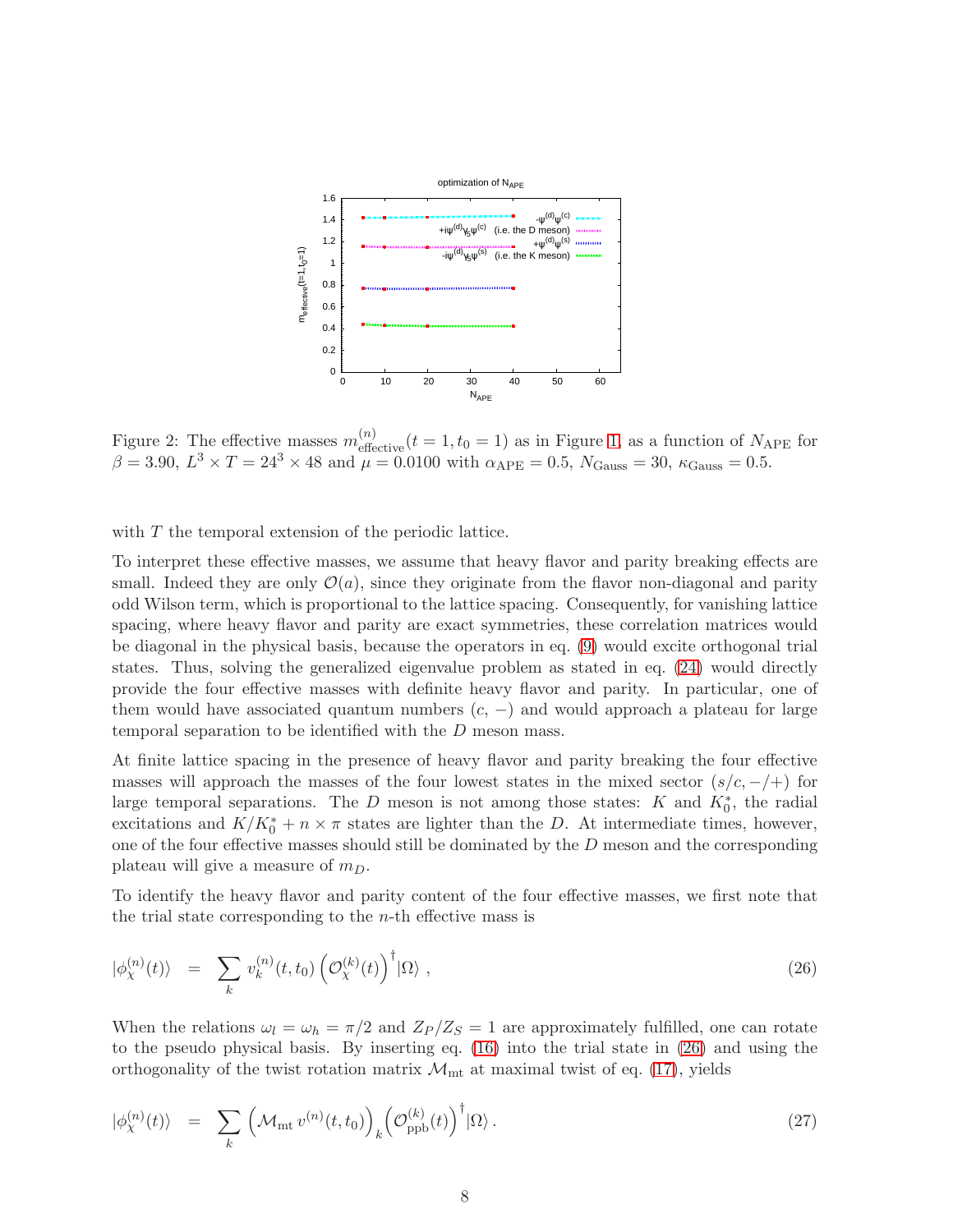By sorting the terms in eq. [\(27\)](#page-9-2) according to the pseudo physical basis states  $(\mathcal{O}_{\text{ppb}}^{(k)})^{\dagger}|\Omega\rangle$ , the approximate heavy flavor and parity contents of the trial state corresponding to the  $n$ -th effective mass can be read off, and it is given by  $c_{(h,\Gamma)}^{(n)} \propto |(\mathcal{M}_{\text{mt}} v^{(n)}(t,t_0))_{(h,\Gamma)}|^2$ . Explicitly,

<span id="page-10-0"></span>
$$
c_{(s,\gamma_5)}^{(n)} = \frac{1}{N} \left| + v_{(s,\gamma_5)}^{(n)} - v_{(c,\gamma_5)}^{(n)} - v_{(s,1)}^{(n)} - v_{(c,1)}^{(n)} \right|^2 \tag{28}
$$

$$
c_{(c,\gamma_5)}^{(n)} = \frac{1}{N} \left| -v_{(s,\gamma_5)}^{(n)} + v_{(c,\gamma_5)}^{(n)} - v_{(s,1)}^{(n)} - v_{(c,1)}^{(n)} \right|^2 \tag{29}
$$

$$
c_{(s,1)}^{(n)} = \frac{1}{N} \Big| + v_{(s,\gamma_5)}^{(n)} + v_{(c,\gamma_5)}^{(n)} + v_{(s,1)}^{(n)} - v_{(c,1)}^{(n)} \Big|^2 \tag{30}
$$

$$
c_{(c,1)}^{(n)} = \frac{1}{N} \left| + v_{(s,\gamma_5)}^{(n)} + v_{(c,\gamma_5)}^{(n)} - v_{(s,1)}^{(n)} + v_{(c,1)}^{(n)} \right|^2,
$$
\n(31)

where  $N$  is a suitable normalization such that

$$
c_{(s,\gamma_5)}^{(n)} + c_{(c,\gamma_5)}^{(n)} + c_{(s,1)}^{(n)} + c_{(c,1)}^{(n)} = 1.
$$
\n(32)

To give a specific example, if  $c_{(c,\gamma_5)}^{(n)} \simeq 1$ , while  $c_{(s,\gamma_5)}^{(n)} \simeq c_{(s,1)}^{(n)} \simeq c_{(c,1)}^{(n)} \simeq 0$ , the *n*-th state would be interpreted as the  $D$  meson. In the continuum limit, where parity and heavy flavor symmetry are restored, each state will have one associated coefficient  $c_{(h,\Gamma)}^{(n)} = 1$ , and all others vanishing.

Figure [3](#page-11-0) shows the first four effective masses  $m_{\text{effective}}^{(n)}$   $(n = 0, \ldots, 3)$  as functions of t for the ensembles A40.32 (left) and B35.32 (right), while Figure [4](#page-12-1) shows the approximate heavy flavor and parity contents of those states for the ensemble A40.32, measured by the coefficients in eqs. [\(28\)](#page-10-0) to [\(31\)](#page-10-0). As expected, each one of the effective masses is strongly dominated by and, therefore, should correspond to one of the sectors  $(s, -)$ ,  $(s, +)$ ,  $(c, -)$  and  $(c, +)$ , which are approximately projected by the pseudo physical basis operators associated to the labels  $(s, \gamma_5)$ ,  $(s, 1), (c, \gamma_5)$  and  $(c, 1)$ , respectively.

To extract the numerical values for  $m_K$  and  $m_D$ , we perform  $\chi^2$  minimizing fits to the corresponding effective mass plateaus. The fitting intervals  $[t_{\min}, t_{\max}]$  are chosen as follows:

- $t_{\text{max}} = T/2 1 = 31$  for the K meson.
- For all the other states  $t_{\text{max}}$  is the largest t before which the corresponding effective mass is lost in statistical noise (cf. Table [2\)](#page-13-0).
- $\bullet$   $t_{\text{min}}$  is the smallest t fulfilling the following two requirements:
	- $t_0 + 1 \leq t_{\min} \leq t_{\max}$ .
	- All fitting intervals  $[t_{\min}, t'_{\max}]$ , with  $t_{\min} + 1 \leq t'_{\max} \leq t_{\max}$ , yield a  $\chi^2/\text{dof} \leq$  $(\chi^2/\text{dof})_{\text{max}}$ , and we require  $(\chi^2/\text{dof})_{\text{max}} = 2.0$ .

By choosing  $t_{\min}$  in this way we prevent that effective masses at large t with large statistical errors effectively increase the number of degrees of freedom, while not contributing to the  $\chi^2$ ; in practice, the inclusion of these points would allow to fit ranges with too small values of  $t_{\text{min}}$ , outside the plateau region.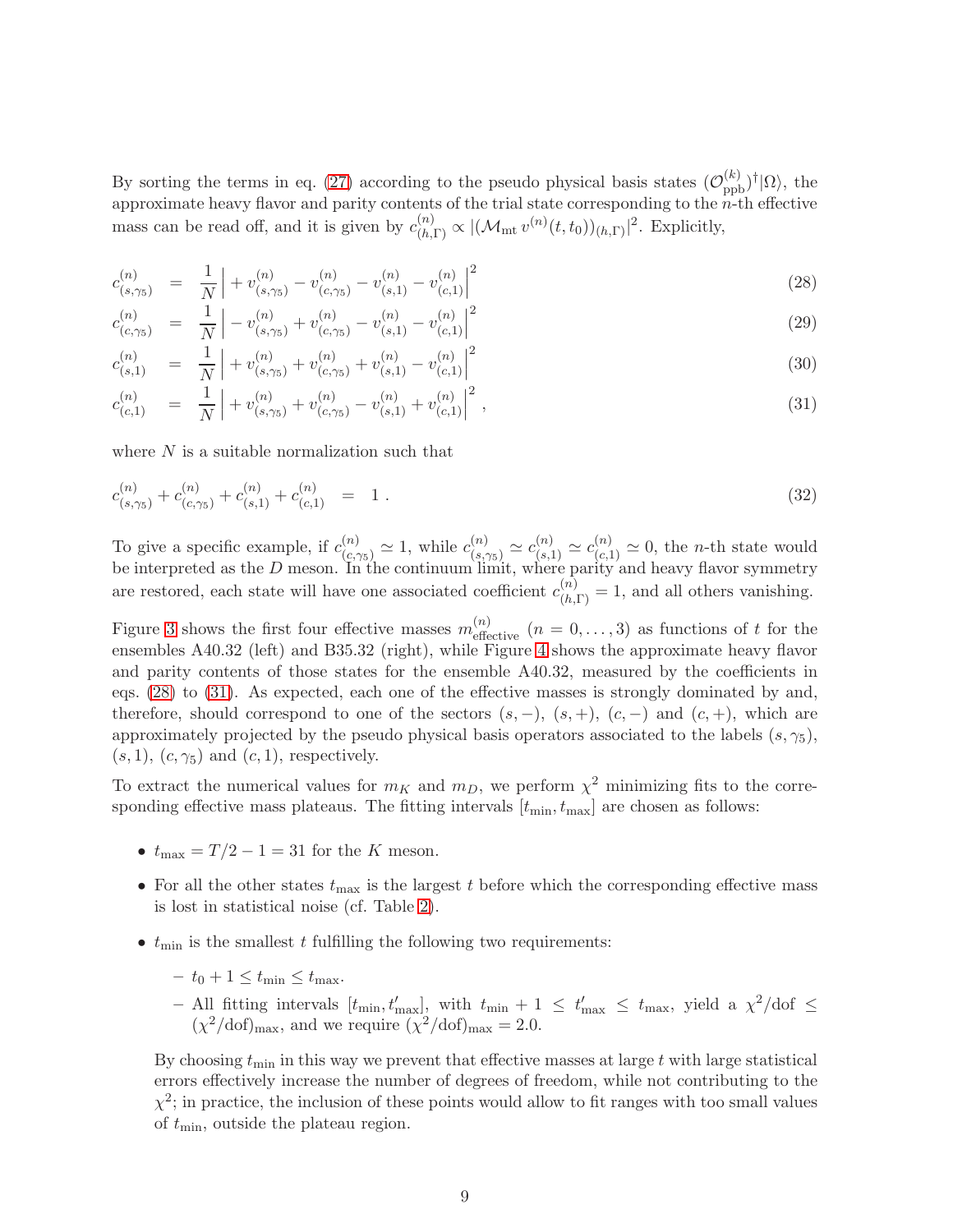

<span id="page-11-0"></span>Figure 3: The four effective masses  $m_{\text{effective}}^{(n)}$  as functions of  $t$  ( $t_0 = 1$ ) for the ensemble A40.32 (left) and B35.32 (right). The zoomed in effective masses for the  $K$  meson are also shown in the bottom graphs.

Within this method, a systematic error is associated to the determination of the  $D$  meson mass, due to the fact that the effective mass plateau of the  $(c, -)$  dominated state will finally decay to lighter strange states at large times, as a consequence of the heavy flavor and parity breaking.

We account for this error by taking the difference with a fit in the range  $[t_{\min} - 1, t_{\max}]$ , and we combine statistical and systematic uncertainties in quadrature, where the statistical error is obtained by a standard Jackknife analysis.

The results for  $m_K$ ,  $m_D$  and the  $(s, +)$  state, which for brevity we denote from now on as  $K_0^*$ , are collected in Table [2.](#page-13-0)

As can also be inferred from Figure [3,](#page-11-0) we obtain excellent results for  $m<sub>K</sub>$ . For both ensembles the effective mass plateaus extend over more than twenty points, their statistical errors are essentially independent of t and the relative errors on  $m_K$  are  $\approx 10^{-3}$ . For  $m_D$  the situation is more problematic. As shown in Figure [3,](#page-11-0) the corresponding effective masses are soon lost in statistical noise, before they reach unambiguously identifiable plateaus. As mentioned above, we add for this a systematic uncertainty. The dominantly  $(s, +)$  state does not exhibit a true plateau either. One rather observes two different plateaus, and we thus list two results for  $m_{K_0^*}$ in Table [2,](#page-13-0) corresponding to two different fitting ranges. A possible explanation might be that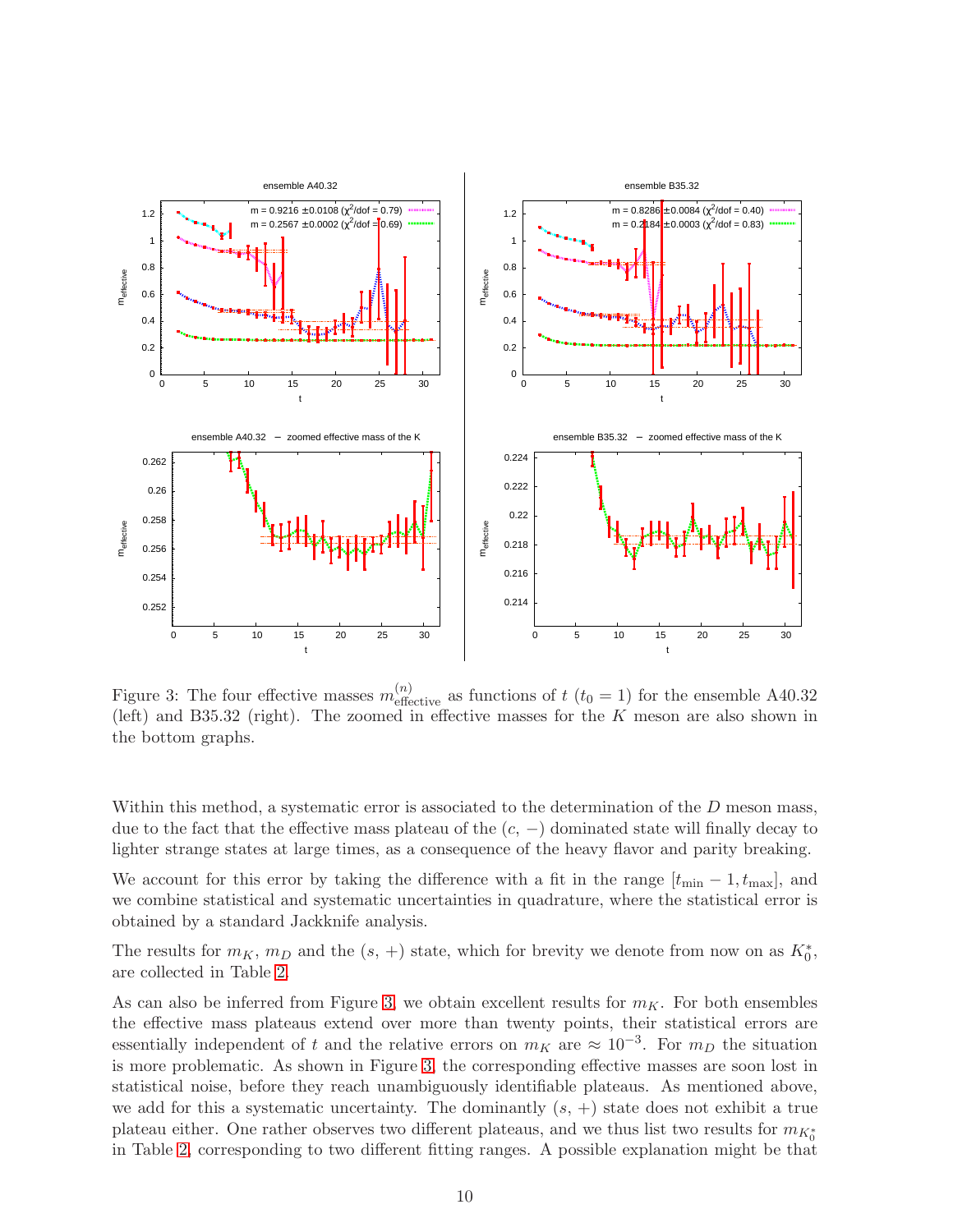

<span id="page-12-1"></span>Figure 4: Approximate flavor and parity content of the four extracted states as a function of t  $(t_0 = 1)$  for the ensemble A40.32. Top left:  $n = 0$ , mainly  $(s, -)$ , i.e. the K meson. Top right:  $n = 1$ , mainly  $(s, +)$ . Bottom left:  $n = 2$ , mainly  $(c, -)$ , i.e. the D meson. Bottom right:  $n = 3$ , mainly  $(c, +)$ . The time ranges are the same as for the corresponding effective masses shown in Figure [3.](#page-11-0)

at small temporal separations  $t \lesssim 10$  a positive parity strange meson is seen, while at larger t the lighter  $K + \pi$  state, with the same strong quantum numbers, dominates. This is also supported by the fact that at larger values of the light quark mass a single plateau of rather good quality is recovered, see also the results in section [3.3.](#page-17-0)

### <span id="page-12-0"></span>3.2 Method 2: fitting the correlation matrix by exponentials

A complementary approach to determine the heavy-light meson masses is to fit the elements of the correlation matrix of eq. [\(20\)](#page-6-3) by decomposing them in terms of the eigenstates of the Hamiltonian (i.e. the transfer matrix). We consider here the general case with different smearing levels, where  $C(t_2 - t_1)$ , defined in eq. [\(20\)](#page-6-3), is a  $D \times D$  matrix. When denoting the energy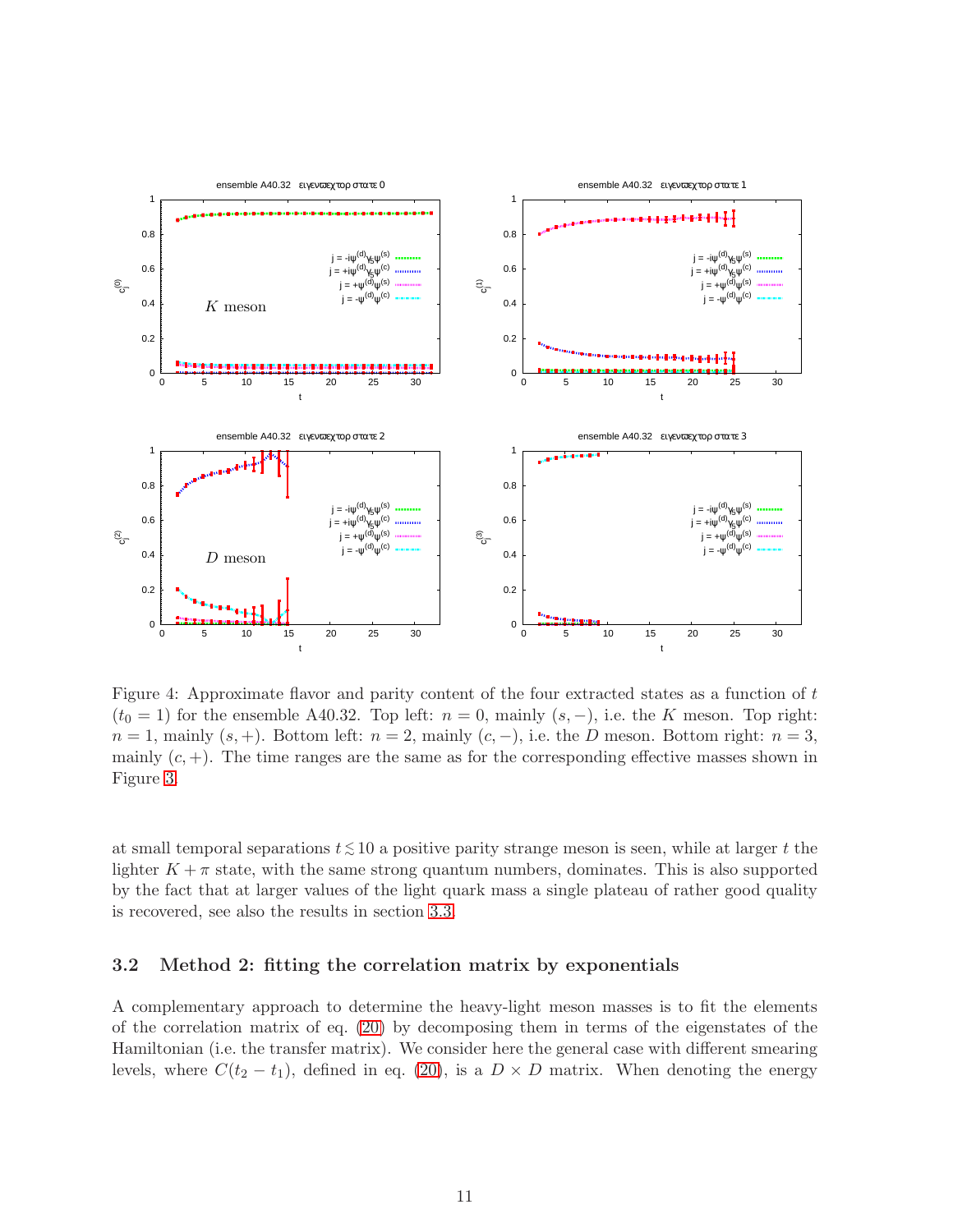| $am_K$          | $t$ range       | $\chi^2/\text{dof}$ | $am_{K_0^*}$                                                                      |  | t range $\left  \chi^2/\text{dof} \right $  | $am_D$    | $t$ range | $\chi^2$ /dof |
|-----------------|-----------------|---------------------|-----------------------------------------------------------------------------------|--|---------------------------------------------|-----------|-----------|---------------|
|                 | Ensemble A40.32 |                     |                                                                                   |  |                                             |           |           |               |
| 0.2567(2)       | $11 - 31$       | 0.69                | $\begin{array}{c c} 0.368(32) & 14-28 \\ 0.473(15) & 7-15 \end{array}$            |  | $\begin{array}{c} 0.92 \\ 1.65 \end{array}$ | 0.922(11) | $7 - 14$  | 0.79          |
| Ensemble B35.32 |                 |                     |                                                                                   |  |                                             |           |           |               |
| 0.2184(3)       | $10 - 31$       | 0.83                | $\begin{array}{c c} 0.379(28) & 12-27 \\ 0.446(7) & 7-13 \end{array}$<br>0.446(7) |  | $\begin{array}{c} 0.54 \\ 1.55 \end{array}$ | 0.829(8)  | $8 - 16$  | 0.40          |

<span id="page-13-0"></span>Table 2: The masses of the  $K, K_0^*$  and D mesons in lattice units obtained by solving a generalized eigenvalue problem (errors comprise statistical and systematic errors, which are added in quadrature). The range and the quality of the fit is also shown.

eigenstates by  $|n\rangle$ ,  $n = 1, 2, ..., M$ , the matrix elements of  $C(t_2 - t_1)$  can be written as

<span id="page-13-1"></span>
$$
C_{ij}(t_2 - t_1) = \sum_{n=1}^{M} (i|n)_{t_2} (j|n)_{t_1}
$$
\n(33)

with

<span id="page-13-3"></span>
$$
(i|n)_t \equiv \langle \Omega | \mathcal{O}_\chi^{(i)}(t) | n \rangle = \langle n | \left( \mathcal{O}_\chi^{(i)}(t) \right)^\dagger | \Omega \rangle , \qquad (34)
$$

where  $i = 1, \ldots, D$  labels the operators inserted in the correlation matrix and  $n = 1, \ldots, M$ counts the eigenstates. Since we consider bosonic operators, we have a periodic time dependence on the time extension of the lattice  $T$  that can be written as follows

<span id="page-13-2"></span>
$$
(i|n)_{t_2} (j|n)_{t_1} = (i|n) (j|n) \Big( \exp(-(t_2 - t_1)E_n) + \exp(-(T - t_2 + t_1)E_n) \Big). \tag{35}
$$

Here,  $E_n$  is the energy of the eigenstate  $|n\rangle$  and  $(i|n) \equiv (i|n)_0$ . In general, the number of energy eigenstates is as large as the dimension of the Hilbert space of states. However, for large temporal separations  $t_2 - t_1$ ,  $(T - t_2 + t_1) \gg 1$  a few lowest energy states will dominate to a good approximation. In this limit, and in analogy with the case of fitting a single correlation function with the contributions from a few states, one can fit the matrix of correlation functions with the contributions from the set of dominant lowest energy states. In fact, the relevant number of energy eigenstates  $M$  is small. The number  $N_P$  of parameters in the fit and the number  $N_C$  of independent entries of  $C(t_2 - t_1)$  to be fitted are given by

$$
N_P = M(D+1) , N_C = (t_{\text{max}} - t_{\text{min}} + 1) \frac{D(D+1)}{2}, \qquad (36)
$$

where also here  $t_{\min}$  and  $t_{\max}$  define the fitting time interval, with  $(t_2 - t_1) \in [t_{\min}, t_{\max}]$ . The minimal set of operators for determining the heavy-light meson masses is given in this case by the  $4\times4$  correlation matrix in terms of the operators in eq. [\(10\)](#page-5-3). The minimal set of states we are interested in consists of the  $K$  and  $D$  mesons. At finite lattice spacing, due to the heavy flavor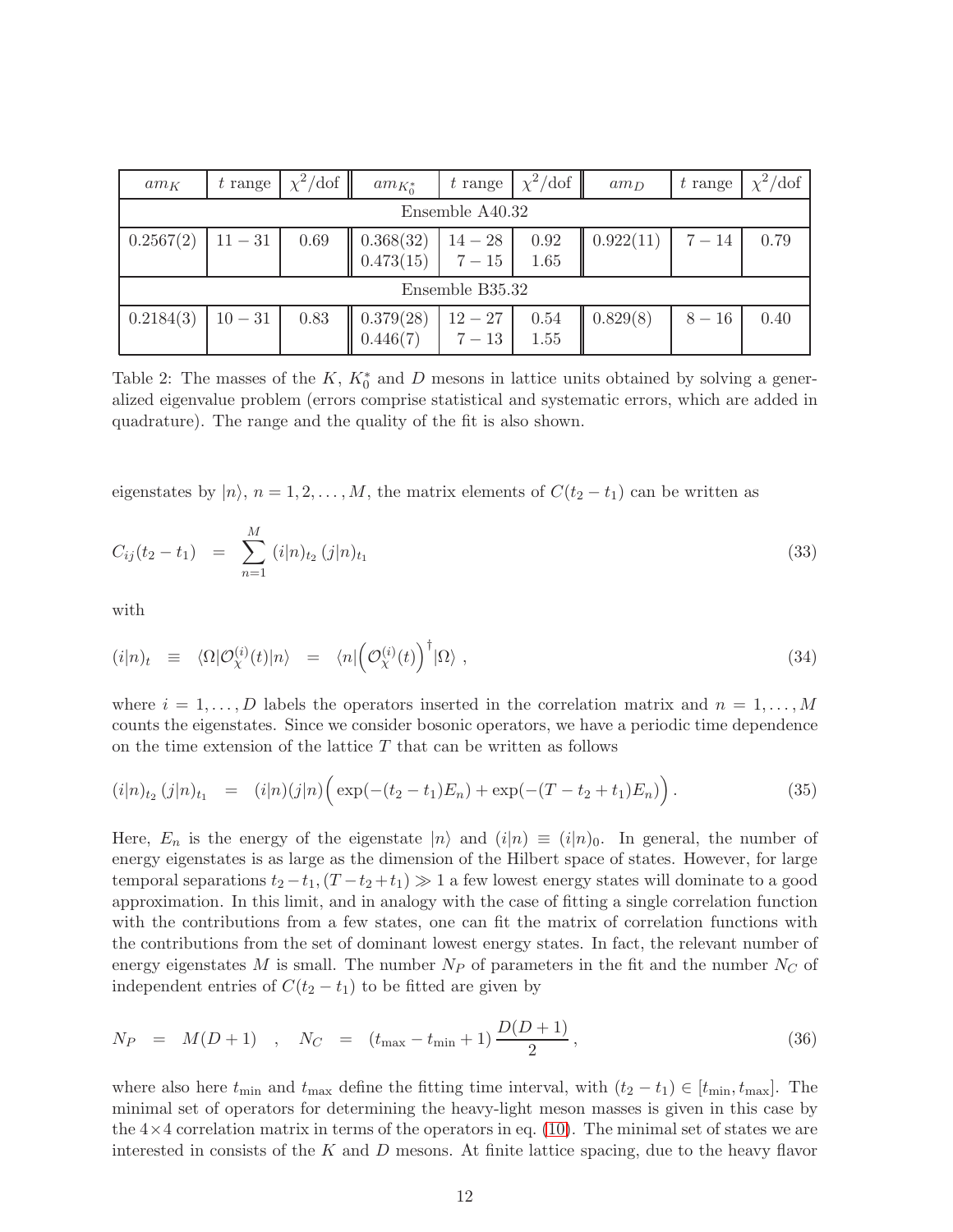and parity breaking, the  $D$  meson is not stable and does not correspond to an energy eigenstate of the lattice theory. However, using the same arguments of section [3.1,](#page-8-4) the  $D$  should dominate the spectral decomposition of eq. [\(33\)](#page-13-1) at intermediate temporal separations. In case of fitting the correlation matrix by several exponentials, essential contributions of the lower sectors in the D meson channel can be monitored by considering the scalar products of the linear combination of the operators obtained from the fit with the rows of the maximal twist matrix.

Using the pseudo physical basis operators of eq. [\(15\)](#page-6-0), one obtains for the coefficients  $(i|n)$ :

<span id="page-14-0"></span>
$$
(i|n) \equiv \langle \Omega | \mathcal{O}_{\chi}^{(i)}(0) | n \rangle = \sum_{j} \left( \mathcal{M}_{\text{mt}} \right)_{ji} \langle \Omega | \mathcal{O}_{\text{ppb}}^{(j)}(0) | n \rangle . \tag{37}
$$

Again, assuming that  $\omega_l = \omega_h \approx \pi/2$  and  $Z_P/Z_S = 1$  are approximately verified, the operators  $\mathcal{O}_{\text{ppb}}$  should reproduce the physical operators associated to the four channels  $(s, -)$ ,  $(s, +)$ ,  $(c, -)$ ,  $(c, +)$  to a good approximation. In particular, the operator with the same quantum numbers of the state  $|n\rangle$  should dominate the sum in [\(37\)](#page-14-0). We therefore conclude

$$
(i|n) \simeq G_n \left( \mathcal{M}_{\text{mt}} \right)_{ni} \tag{38}
$$

to a good approximation, where the proportionality constant  $G_n$  is the matrix element of the physical operator:

$$
G_n \equiv \langle \Omega | \mathcal{O}_{\rm ph}^{(n)}(0) | n \rangle . \tag{39}
$$

It turns out that it is enough to require that the relative signs of the vector components  $(i|n)$ agree with the signs in the rows of maximal twist rotation matrix  $\mathcal{M}_{\text{mt}}$ . (A more stringent condition on the alignment with the rows of the maximal twist matrix could be imposed by requiring the scalar products of the linear combinations of the operators obtained from the fit with the rows of the maximal twist matrix to be close to 1, but such a requirement does not essentially change the results for the D meson mass.)

Based on the experience with varying the number of states, we determine the  $K$  meson mass with a single intermediate state, while good fits for the  $D$  meson mass can be obtained for time separations around  $t_2-t_1 \simeq 10-12$ , by using three intermediate states. Taking four states gives compatible results, but the signal is lost at smaller distances with consequently larger errors. Larger correlation matrices have also been investigated, for instance,  $8 \times 8$  matrices spanned by four Gaussian smeared operators of type [\(10\)](#page-5-3) and the corresponding four local operators. In this case stable fits with one, three or four states can also be obtained.

We minimize the uncorrelated  $\chi^2$ 

$$
\chi^2 = \sum_{i=1}^{N_C} \left( \frac{f_i(p_1, p_2, \dots, p_{N_P}) - \overline{X}_i}{\delta X_i} \right)^2, \tag{40}
$$

where the index i runs over the independent matrix elements to be fitted,  $\overline{X}_i$  and  $\delta X_i$  are the mean value and the error of the matrix element i respectively, and  $f_i(p_1, p_2, \ldots, p_{N_P})$  is the fitting function depending on  $N_P$  parameters defined by eqs. [\(33\)](#page-13-1) to [\(35\)](#page-13-2). We determined the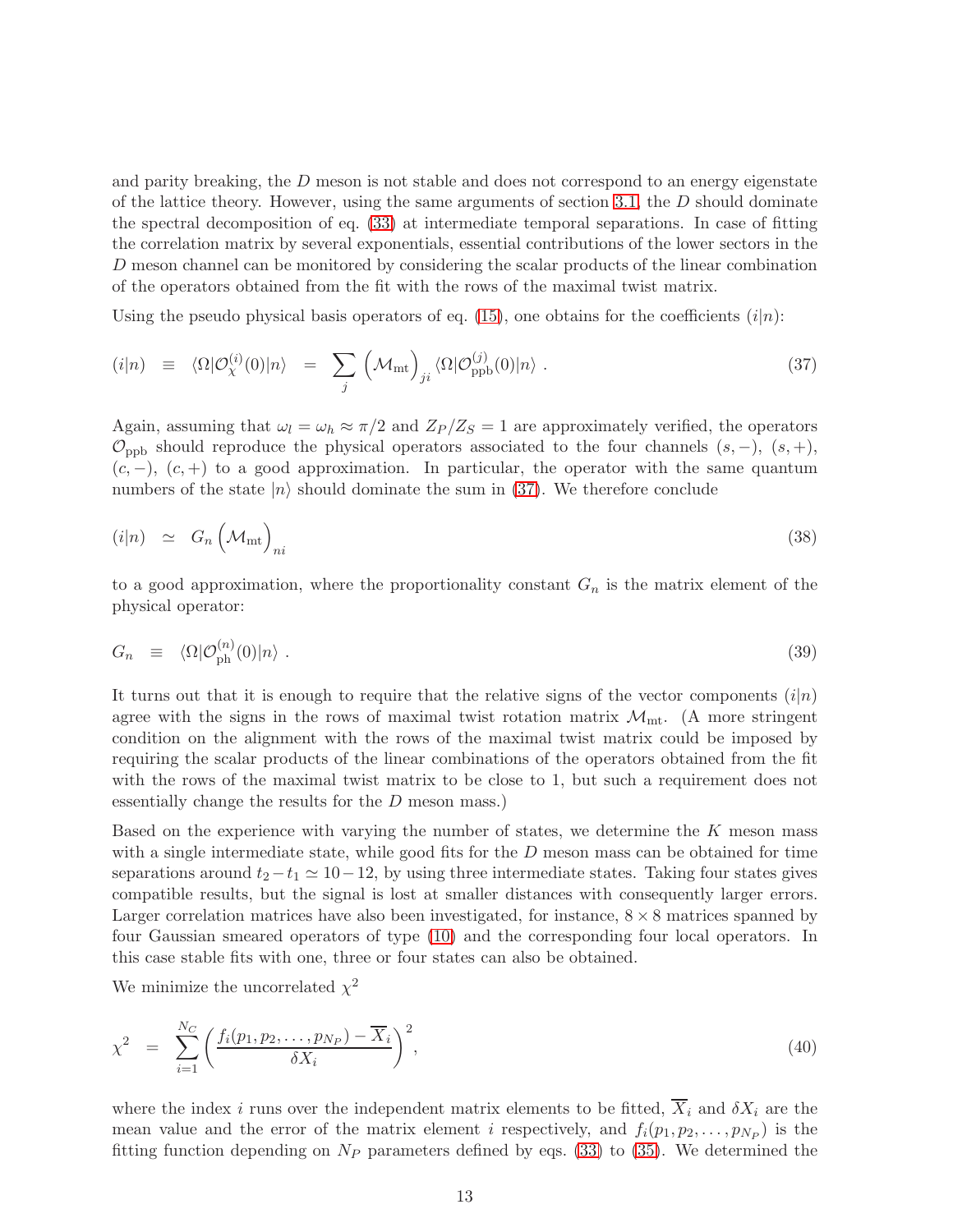

<span id="page-15-0"></span>Figure 5: Masses for the K, (bottom),  $K_0^*$  (middle) and D (top) channels obtained from a  $3 \times 4$ fit, i.e. a  $4 \times 4$  matrix with 3 states, for the ensemble B35.32. The fit interval is  $[t_1, t_2]$ , with values shown by the abscissa. Errors on the masses are also plotted but in most cases are within the symbol size – as show by the figure.

errors of the matrix elements  $\delta X_i$  and of the fit parameters  $\delta p_i$  by the method in ref. [\[50\]](#page-31-4). Figure [5](#page-15-0) illustrates how the extracted masses depend on the fit intervals. We also studied the correlated  $\chi^2$  following refs. [\[51,](#page-31-5) [52\]](#page-31-6)

$$
\chi_c^2 = \sum_{i,j=1}^{N_C} \left( f_i(p) - \overline{X}_i \right) M_{ij} \left( f_j(p) - \overline{X}_j \right), \tag{41}
$$

where  $M_{ij} = N C_{ij}^{-1}$ , with N input data and the estimated covariance matrix

$$
\mathcal{C}_{ij} = \frac{1}{N-1} \sum_{n=1}^{N} \left( X_{i,n} - \overline{X}_i \right) \left( X_{j,n} - \overline{X}_j \right). \tag{42}
$$

It turned out, however, that on our data samples the covariance matrix has a large number of almost degenerate tiny eigenvalues of the order of magnitude  $10^{-16}$ , which cannot be properly determined within the present statistical accuracy. The small eigenvalues can be smoothed [\[51,](#page-31-5) [52\]](#page-31-6), at the price of introducing an uncertainty in the value of  $\chi_c^2$ . For this reason, we decided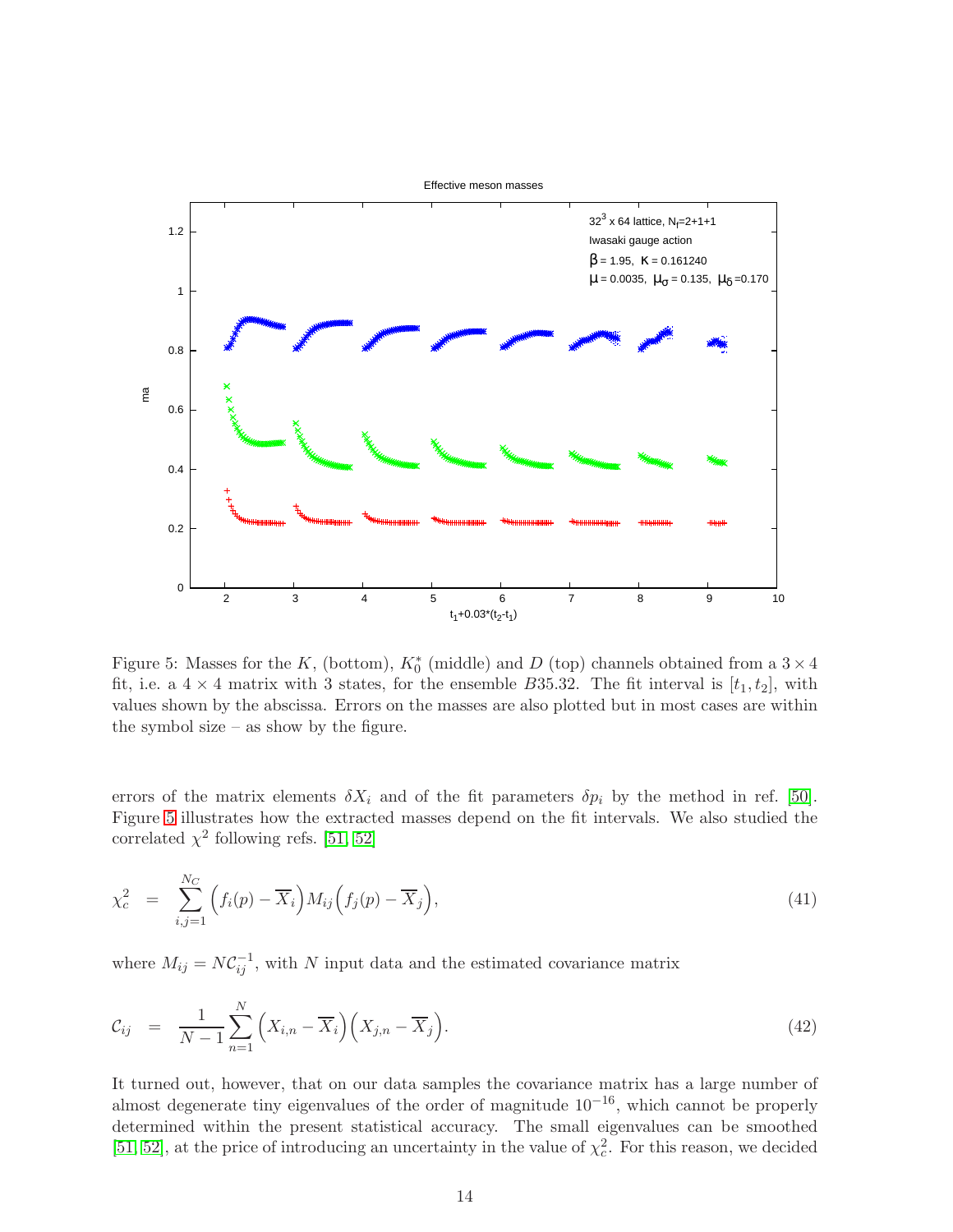to minimize the uncorrelated  $\chi^2$ , and to use the correlated one  $\chi^2_c$  to estimate systematic errors, see below.

Relative errors of the elements of our correlation matrices are typically of  $\mathcal{O}(10^{-2})$ . This results in rather small errors for the fit parameters on a given time interval: masses have relative errors of  $\mathcal{O}(10^{-2})$  to  $\mathcal{O}(10^{-3})$ , while the components of the energy eigenvectors have errors  $\mathcal{O}(10^{-2})$ . A good fit has to satisfy for our case the following requirements:

- 1. The quantum number pattern of the fitting operators has to be as expected, i.e. the relative signs of the components of the fitted vectors are the same as those of the rows of the maximal twist matrix.
- 2. We exclude the results from fit intervals, where the relative errors of the masses are substantially higher than the typical errors. With our statistics, this means  $1\%$  for the K meson mass and 5% for the other masses. Only a few fit intervals turn out to be affected by this choice.
- 3. The fit ranges  $[t_{min}, t_{max}]$  are restricted by applying cuts in  $t_{min}$  and  $(t_{max} t_{min})$  such that a reasonable "plateau" of the fit values emerges, always keeping a sufficiently large number of fit ranges in the sample, typically about 30 to 80.

After selecting a set of good fits by these criteria a histogram distribution of the fit values has been defined by attributing a weight  $\exp(-\chi_c^2/dof)$  to the entries in case of the kaon, and a weight  $1/(\chi_c^2/\text{dof})$  in the other channels. The exponential suppression is in general preferable, since it gives robust results but can only be applied for very good fits and plateaus, which is the case for the kaon. In order to combine statistical and systematic errors, the entries in the distribution were not attributed to a single point but uniformly to the points on the interval  $[p_i - \delta p_i, p_i + \delta p_i]$ . For each final quantity, the quoted value is then the position of the median of the resulting distribution. The error is given by a symmetric interval around the median such that 68% of the distribution is contained in it.

We report on single-state, three-state, and four-state fits with a  $4 \times 4$  correlation matrix of Gaussian smeared operators. For completeness, we also show the results of three-state fits with an  $8\times 8$  matrix of Gaussian smeared and local operators. All results are summarized in Table [3.](#page-17-1)

As shown in table [3](#page-17-1) the four-state fit to a  $4 \times 4$  matrix gives one state in each of the channels  $J^{\mathcal{P}}=0^-$  and  $J^{\mathcal{P}}=0^+$ , with both strange and charmed quarks. On the other hand, errors are typically larger and/or the light states have higher masses than in the  $1 \times 4$  and  $3 \times 4$  fits. Therefore, as final results we quote the K meson mass from the  $1 \times 4$  fit and the D meson mass from the  $3 \times 4$  fit.

One can verify a posteriori how well the quantum number content of each fitted vector corresponds to the expected one. This is simply given by the scalar product of the unit vector in the direction of the fitted vector with the row of the matrix in eq. [\(15\)](#page-6-0) that gives the expected vector in the continuum limit at maximal twist. For this, we remind that the K meson, strange  $0^+$ state, D meson and charmed  $0^+$  state correspond to the rows 1, 3, 2 and [4](#page-17-2), respectively. Table 4 shows that the fitted vectors are actually well saturated by the expected quantum numbers, with scalar products close to 1 in all cases.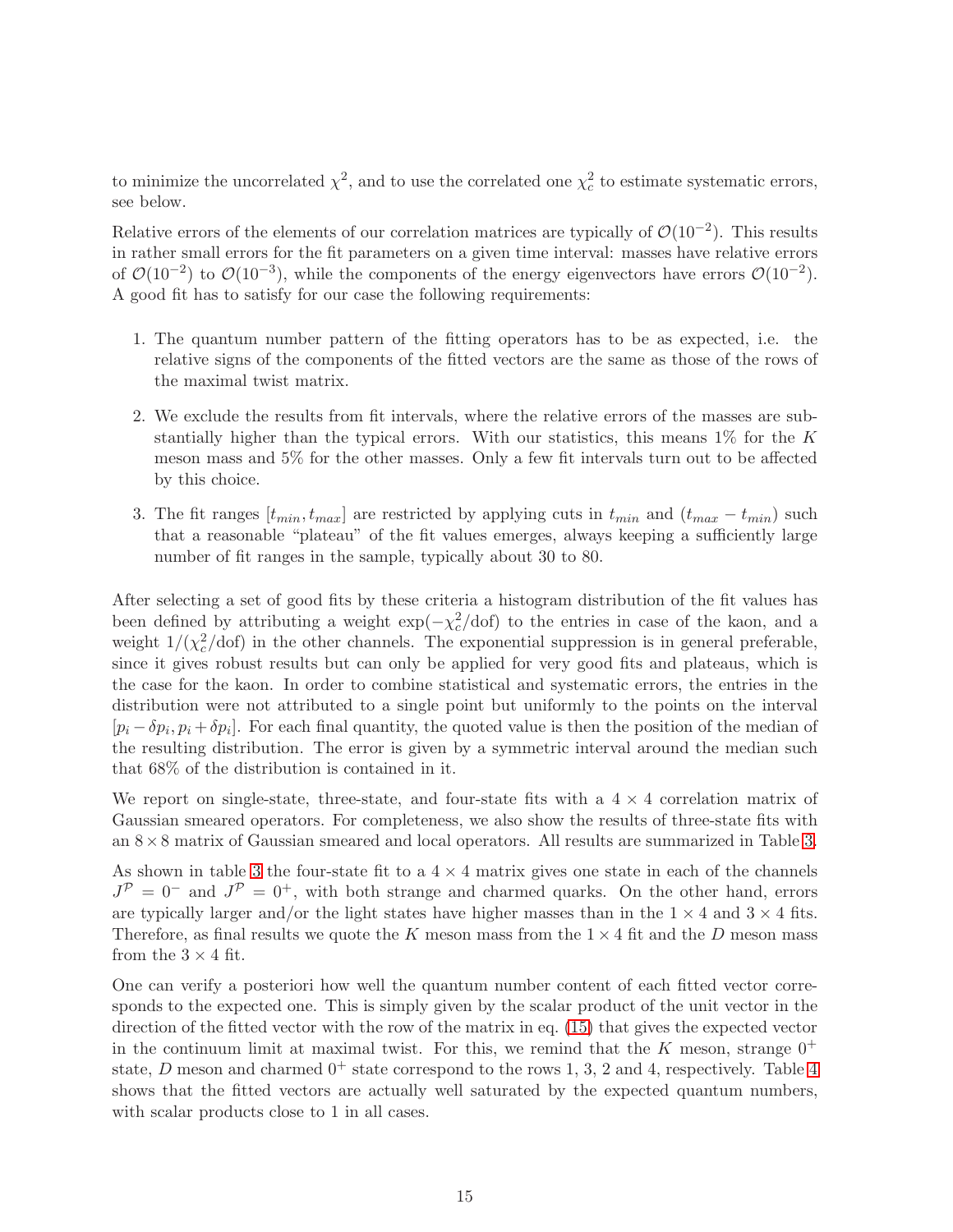| Ensemble | $M \times D$ | $am_K$      | $am_{K_0^*}$ | $am_D$    | $am_{D_0^*}$ |
|----------|--------------|-------------|--------------|-----------|--------------|
| A40.32   | 1x4          | 0.25542(67) |              |           |              |
|          | 3x4          | 0.25853(88) | 0.448(13)    | 0.903(20) |              |
|          | 4x4          | 0.26272(62) | 0.4905(60)   | 0.939(46) | 1.09(15)     |
|          | 3x8          | 0.2627(23)  | 0.478(18)    | 0.885(22) |              |
| B35.32   | 1x4          | 0.21766(64) |              |           |              |
|          | 3x4          | 0.21864(51) | 0.422(11)    | 0.835(20) |              |
|          | 4x4          | 0.2226(69)  | 0.449(24)    | 0.896(70) | 1.19(10)     |
|          | 3x8          | 0.2203(13)  | 0.4369(94)   | 0.814(18) |              |

<span id="page-17-1"></span>Table 3: Masses of the  $K, K_0^*$ , D and  $D_0^*$  in lattice units, resulting from the fits to the correlation matrices with several eigenstates for the ensembles A40.32 and B35.32. The label  $M \times D$  means a fit with M eigenstates to a  $D \times D$  matrix.

| Ensemble | $M \times D$ | $z_K$      | $z_{K_0^*}$ | $z_D$      | $z_{D_0^*}$ |
|----------|--------------|------------|-------------|------------|-------------|
| A40.32   | 1x4          | 0.98659(6) |             |            |             |
|          | 3x4          | 0.9871(2)  | 0.9896(17)  | 0.9392(78) |             |
|          | 4x4          | 0.9870(2)  | 0.9845(23)  | 0.9929(1)  | 0.9830(133) |
| B35.32   | 1x4          | 0.98518(8) |             |            |             |
|          | 3x4          | 0.9847(1)  | 0.9772(33)  | 0.9518(94) |             |
|          | 4x4          | 0.9848(1)  | 0.9770(21)  | 0.9777(86) | 0.9732(110) |

<span id="page-17-2"></span>Table 4: Saturation of the fitted states with the expected quantum numbers, for the four-states fits of table [3,](#page-17-1) measured by the scalar product z (see text). A value  $z = 1$  indicates complete saturation. Mean values and errors for z are determined analogously to masses.

### <span id="page-17-0"></span>3.3 Method 3: parity and flavor symmetry restoration

This third method is a generalization of the "parity restoration method" originally introduced for the twisted mass formulation with two degenerate quarks [\[53,](#page-31-7) [54,](#page-31-8) [55\]](#page-31-9). In the  $N_f = 2$  setup the twist angle can be determined by requiring that the operators reproducing the correct definition of the chiral currents in the continuum limit (physical chiral currents) possess the appropriate transformation properties under parity. This condition allows to fix the twist angle for the degenerate light quark doublet and the correctly normalized physical currents. We generalize the method to the case of bilinear densities with mixed heavy-light flavor composition, used here for the determination of the  $K$  and  $D$  meson masses. A first account of this method can be found in [\[35\]](#page-30-6). As an outcome, approximations of the physical operators in eq. [\(9\)](#page-5-2) can be constructed, from which the masses in the four heavy-flavor and parity channels can be extracted by conventional techniques.

Consider the four-by-four correlation matrix of the renormalized lattice operators in eq. [\(14\)](#page-5-6):

<span id="page-17-3"></span>
$$
C^{R}(t_2 - t_1) = \left\langle \mathcal{O}^{R}(t_2) \otimes (\mathcal{O}^{R}(t_1))^{\dagger} \right\rangle.
$$
\n(43)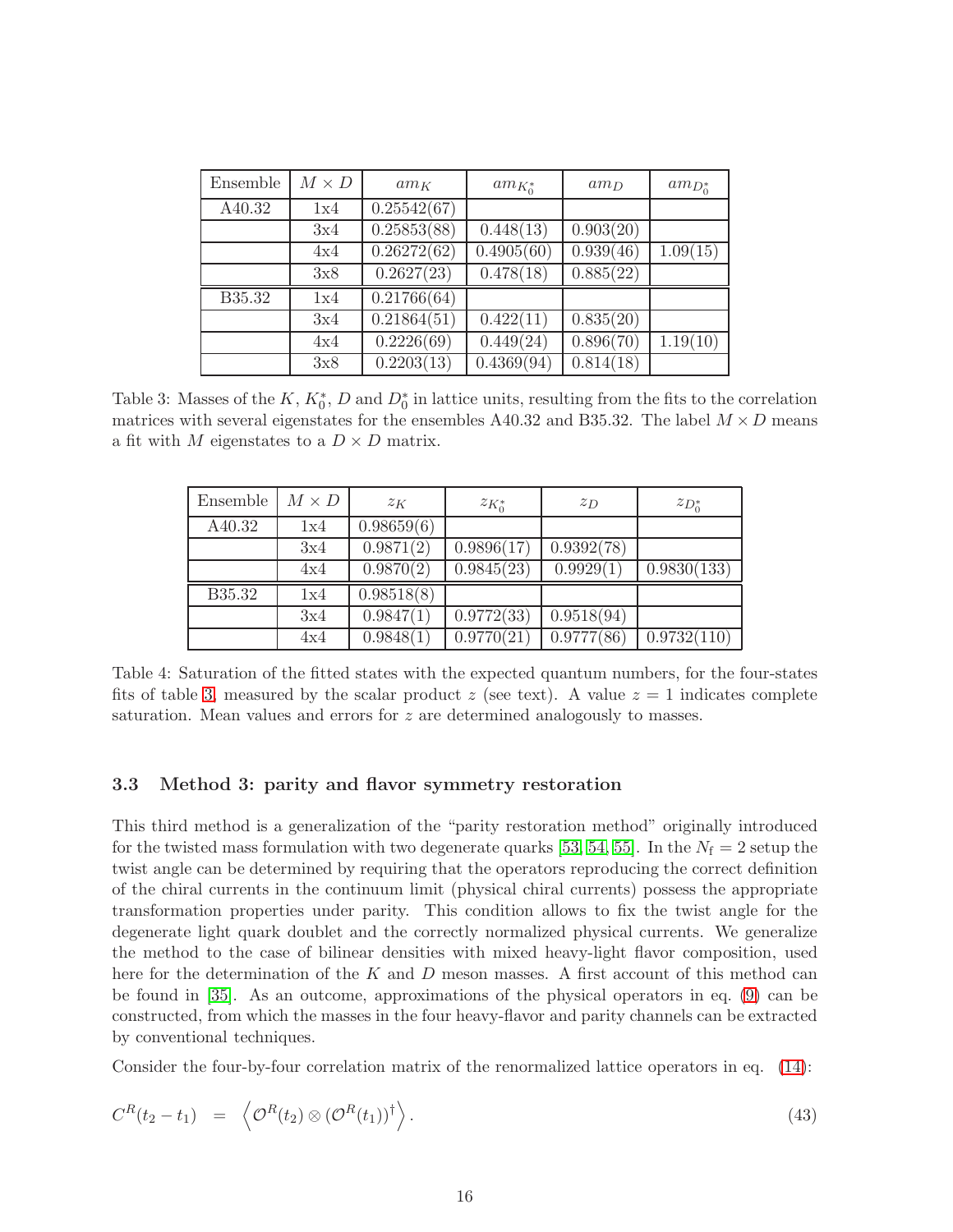After rewriting the renormalized lattice operators in terms of the bare ones one obtains

$$
C^{R}(t_2-t_1) = \text{diag}\Big(Z_P, Z_P, Z_S, Z_S\Big) C(t_2-t_1) \text{diag}\Big(Z_P, Z_P, Z_S, Z_S\Big) ,\qquad (44)
$$

where  $C(t_2 - t_1)$  is the correlation matrix defined in eq. [\(20\)](#page-6-3), the starting point of the previous two methods. The transformation properties of the correlation matrix [\(43\)](#page-17-3) can be read from eq.  $(13)$ , implying that the correlation matrix of the physical operators  $(9)$  is given by

<span id="page-18-0"></span>
$$
C_{\rm ph}^{R} = \mathcal{M}(\omega_{l}, \omega_{h}) C^{R} \mathcal{M}^{T}(\omega_{l}, \omega_{h}) =
$$
  

$$
\mathcal{M}(\omega_{l}, \omega_{h}) \operatorname{diag} (Z_{P}, Z_{P}, Z_{S}, Z_{S}) C \operatorname{diag} (Z_{P}, Z_{P}, Z_{S}, Z_{S}) \mathcal{M}^{T}(\omega_{l}, \omega_{h}),
$$
(45)

where, we recall, the general orthogonal twist rotation matrix  $\mathcal{M}(\omega_l, \omega_h)$  is given by [\(12\)](#page-5-7). Since we are working at maximal twist, we are supposed to insert  $\omega_l = \omega_h = \pi/2$  in the rotation matrix of eq. [\(45\)](#page-18-0). However, differently from the previous two methods and accounting for the presence of  $\mathcal{O}(a)$  effects, we treat the two twist angles, along with the renormalization factors  $Z_P$  and  $Z_S$ , as free parameters. We will return to this point in the following. These free parameters can be determined by imposing that the physical operators indeed possess the appropriate parity and flavor quantum numbers of their associated channel. This in particular implies that the physical correlation matrix of eq. [\(45\)](#page-18-0) should be diagonal

<span id="page-18-1"></span>
$$
\left(C_{\text{ph}}^{R}\right)_{jk} = 0, \quad j \neq k. \tag{46}
$$

Since  $C(t_2-t_1)$  is a symmetric matrix (see section [2.2.1\)](#page-4-1), the matrix in eq. [\(45\)](#page-18-0) is by construction symmetric and eq. [\(46\)](#page-18-1) actually amounts to only six independent conditions. The latter can be rearranged as follows

<span id="page-18-2"></span>
$$
\frac{Z_P^2}{Z_S^2} = -\frac{C_{34}}{C_{12}} \tag{47}
$$

$$
ctg(\omega_l) = +\frac{(+C_{11} - C_{22})(Z_P/Z_S) + (-C_{33} + C_{44})(Z_S/Z_P)}{2(C_{13} - C_{24})}
$$
\n(48)

$$
ctg(\omega_h) = +\frac{(+C_{11} - C_{22})(Z_P/Z_S) + (+C_{33} - C_{44})(Z_S/Z_P)}{2(C_{14} - C_{23})}
$$
\n(49)

 $\tan(\omega_l + \omega_h) =$ 

$$
= -\frac{C_{14} + C_{23} + C_{13} + C_{24}}{(+C_{11} + C_{22})(Z_P/Z_S) + (-C_{33} - C_{44})(Z_S/Z_P))/2 + C_{12}(Z_P/Z_S) - C_{34}(Z_S/Z_P)}
$$
(50)

$$
\tan(\omega_l - \omega_h) =
$$

$$
= + \frac{C_{14} + C_{23} - C_{13} - C_{24}}{(+C_{11} + C_{22})(Z_P/Z_S) + (-C_{33} - C_{44})(Z_S/Z_P))/2 - C_{12}(Z_P/Z_S) + C_{34}(Z_S/Z_P)}
$$
(51)  

$$
\frac{\tan(\omega_l)}{\tan(\omega_h)} = -\frac{C_{13} + C_{24}}{C_{14} + C_{23}}.
$$
(52)

Observe that the right hand sides of [\(48\)](#page-18-2) to [\(52\)](#page-18-2) are fully determined by the ratio  $Z_P/Z_S$ , i.e. they do not depend individually on either  $Z_P$  or  $Z_S$ .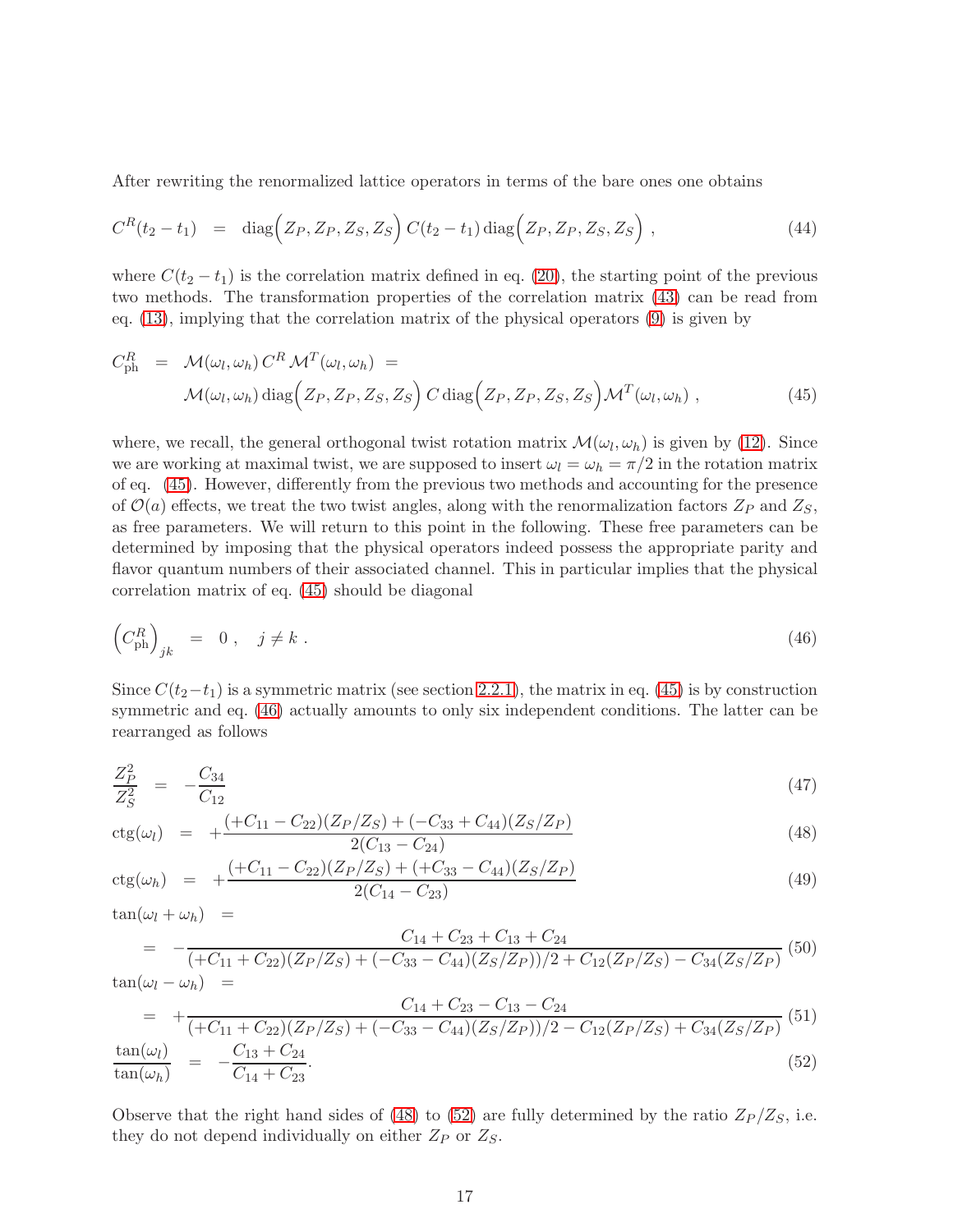In Figure [6](#page-20-0) we report on the ratios of correlators on the right hand sides of the conditions [\(47\)](#page-18-2) to [\(52\)](#page-18-2) as functions of the time separation  $t \equiv t_2 - t_1$ , for the ensemble A40.32 and the original operators without Gaussian smearing. The ratios appear to approach a plateau after a transient: from these plateaus we determine the unknown parameters  $Z_P/Z_S$ ,  $\omega_l$  and  $\omega_h$ .

Notice that the time dependence of the ratios is an  $\mathcal{O}(a)$  discretization effect, and therefore not predicted by eqs. [\(47\)](#page-18-2)-[\(52\)](#page-18-2), which were derived in the continuum limit. For large times the lightest eigenstate of the lattice transfer matrix, corresponding to the kaon in the continuum, is supposed to saturate the spectral decomposition of the correlation matrix  $C(t_2 - t_1)$  (see eqs. [\(33\)](#page-13-1) and [\(34\)](#page-13-3)). Assuming a single intermediate state, the six conditions [\(47\)](#page-18-2)-[\(52\)](#page-18-2) are not independent any more and in particular the first three of relations  $(47)-(49)$  $(47)-(49)$  are equivalent to [\(50\)](#page-18-2)-[\(52\)](#page-18-2). Parity and flavor restoration amounts in this case to requiring that the three physical operators associated to the heavier channels have no projection on the lightest state, namely

<span id="page-19-1"></span>
$$
\sum_{\mathbf{x}} \langle \Omega | \mathcal{O}_{\mathrm{ph}}^{(s,1)}(\mathbf{x},t) | K \rangle = \sum_{\mathbf{x}} \langle \Omega | \mathcal{O}_{\mathrm{ph}}^{(c,\gamma_5)}(\mathbf{x},t) | K \rangle = \sum_{\mathbf{x}} \langle \Omega | \mathcal{O}_{\mathrm{ph}}^{(c,1)}(\mathbf{x},t) | K \rangle = 0.
$$
 (53)

We also observe that this procedure, which relies on asymptotic times, is supposed to be optimal from the point of view of the cutoff effects: at large times, contribution from high-mass intermediate states, which are expected to introduce large discretization effects in the correlator, is suppressed. A similar argument was used when tuning the theory to maximal twist in the light sector, see [\[2\]](#page-28-1).

We determine  $Z_P/Z_S$ ,  $\omega_l$  and  $\omega_h$  by using the relations [\(47-49\)](#page-18-2), while the remaining relations serve for cross checking of the results. The latter are reported in Table [5.](#page-19-0) We observe an excellent agreement between the different determinations of the twist angles from [\(48-49\)](#page-18-2) and [\(50-51\)](#page-18-2), respectively, confirming that a single intermediate state contributes. The quality of the agreement deteriorates, of course, when the parameters are estimated at smaller temporal separations outside the asymptotic region. Notice that the ratio  $tan(\omega_l)/tan(\omega_h)$  is in all cases compatible with zero, since  $\omega_h \approx \pi/2$ . Note instead that the value of the light twist angle

| eqs.            | $Z_P/Z_S$       | eqs.        | $\omega_l/\pi$ | $\omega_h/\pi$ | $\tan(\omega_l)/\tan(\omega_h)$ |  |  |
|-----------------|-----------------|-------------|----------------|----------------|---------------------------------|--|--|
|                 | ensemble A40.32 |             |                |                |                                 |  |  |
| (47)            | 0.6575(14)      | $(48-49)$   | 0.6504(21)     | 0.4980(8)      | $-0.012(5)$                     |  |  |
| (47)            | same value      | $(50-51)$   | 0.6498(22)     | 0.4990(10)     | $-0.006(5)$                     |  |  |
| (47)            | same value      | (52)        |                |                | $-0.009(5)$                     |  |  |
| ensemble B35.32 |                 |             |                |                |                                 |  |  |
| (47)            | 0.6793(22)      | $(48 - 49)$ | 0.6453(34)     | 0.5005(8)      | 0.003(5)                        |  |  |
| (47)            | same value      | $(50-51)$   | 0.6467(29)     | 0.5007(9)      | 0.005(6)                        |  |  |
| (47)            | same value      | (52)        |                |                | 0.005(5)                        |  |  |

<span id="page-19-0"></span>Table 5: summary of different determinations of the ratio of renormalization factors and of the twist angles with point-like operators (no Gaussian smearing); the first and third column indicate the equations used for the determination of the quantities in the corresponding line.

in Table [5](#page-19-0) significantly deviates from the expected value  $\pi/2$ . In order to understand this discrepancy it is useful to recall that the theory is tuned to maximal twist by requiring the vanishing of the untwisted PCAC quark mass  $m_{\chi^{(l)}}^{PCAC}$  in the light quark sector, see eq. [\(4\)](#page-3-5)).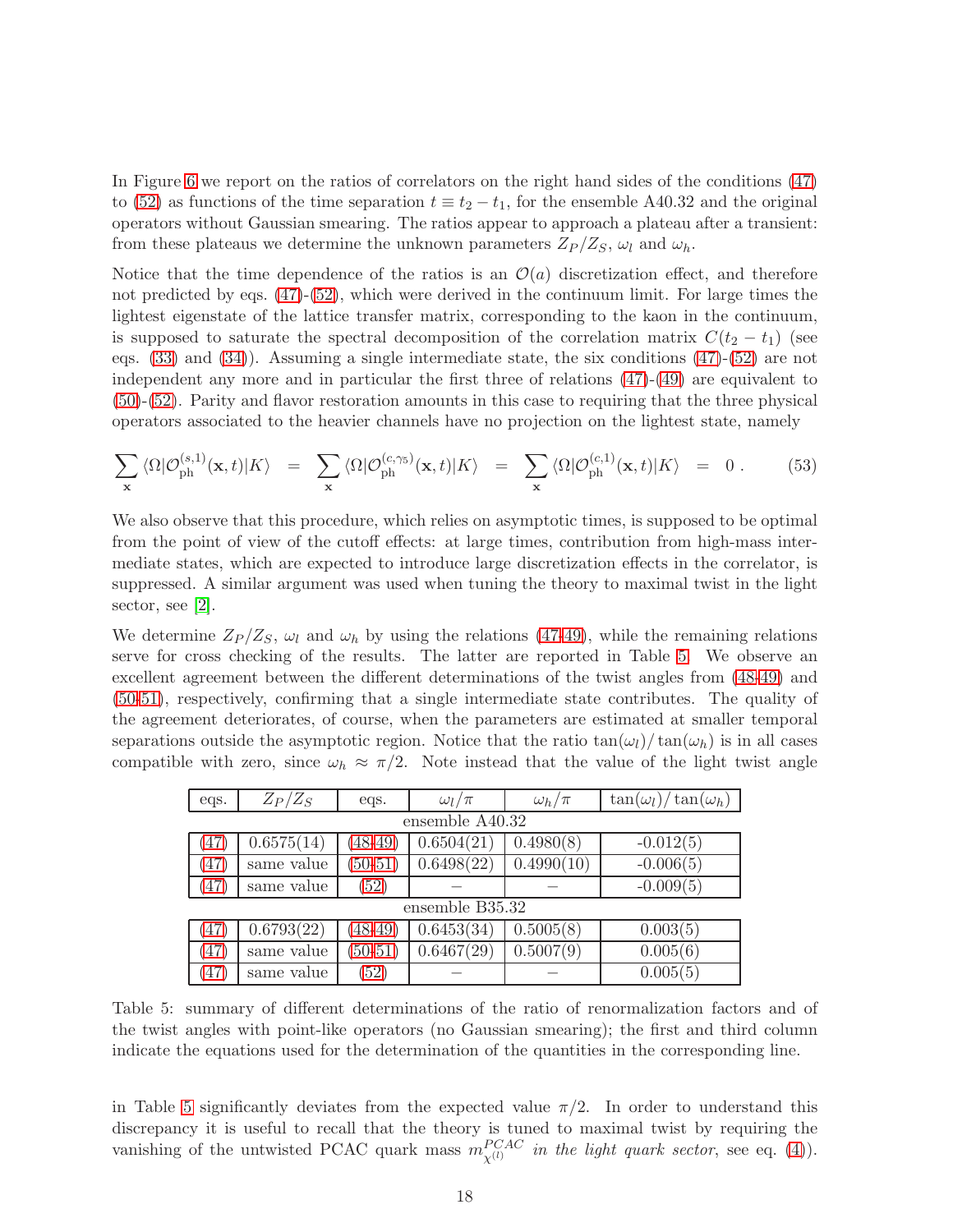

<span id="page-20-0"></span>Figure 6: ratios of correlators corresponding to the right hand sides of the conditions [\(47\)](#page-18-2) to  $(52)$  as functions of the temporal separation t for ensemble A40.32 with point-like operators (i.e. no Gaussian smearing); the lines indicate the fits in the asymptotic regime.

This can be shown to be equivalent [\[55\]](#page-31-9) to requiring parity restoration in the light quark sector. One constructs in this case the physical vector current as follows [\[55\]](#page-31-9)

$$
V_{ph}^{(l)+}(x) \propto \cos(\omega_l) Z_V V^{(l)+}(x) - i \sin(\omega_l) Z_A A^{(l)+}(x) , \qquad (54)
$$

where the bilinear of the lattice fields  $A^{(l)+}(x)$  is defined in eq. [\(5\)](#page-3-6) and, analogously,

$$
V^{(l)+}_{\mu} = \bar{\chi}^{(u)} \gamma_{\mu} \chi^{(d)} \,, \tag{55}
$$

and  $Z_A$ ,  $Z_V$  are the respective renormalization constants in the massless scheme. The twist angle  $\omega_l$  is fixed in this case by the condition

<span id="page-20-1"></span>
$$
\sum_{\mathbf{x}} \langle \Omega | V_0^{(l)+}(\mathbf{x}, t) | \pi \rangle = 0 \tag{56}
$$

from which one obtains

<span id="page-20-2"></span>
$$
ctg(\omega_l) = \frac{Z_A m_{\chi^{(l)}}^{\text{PCAC}}}{\mu} \,. \tag{57}
$$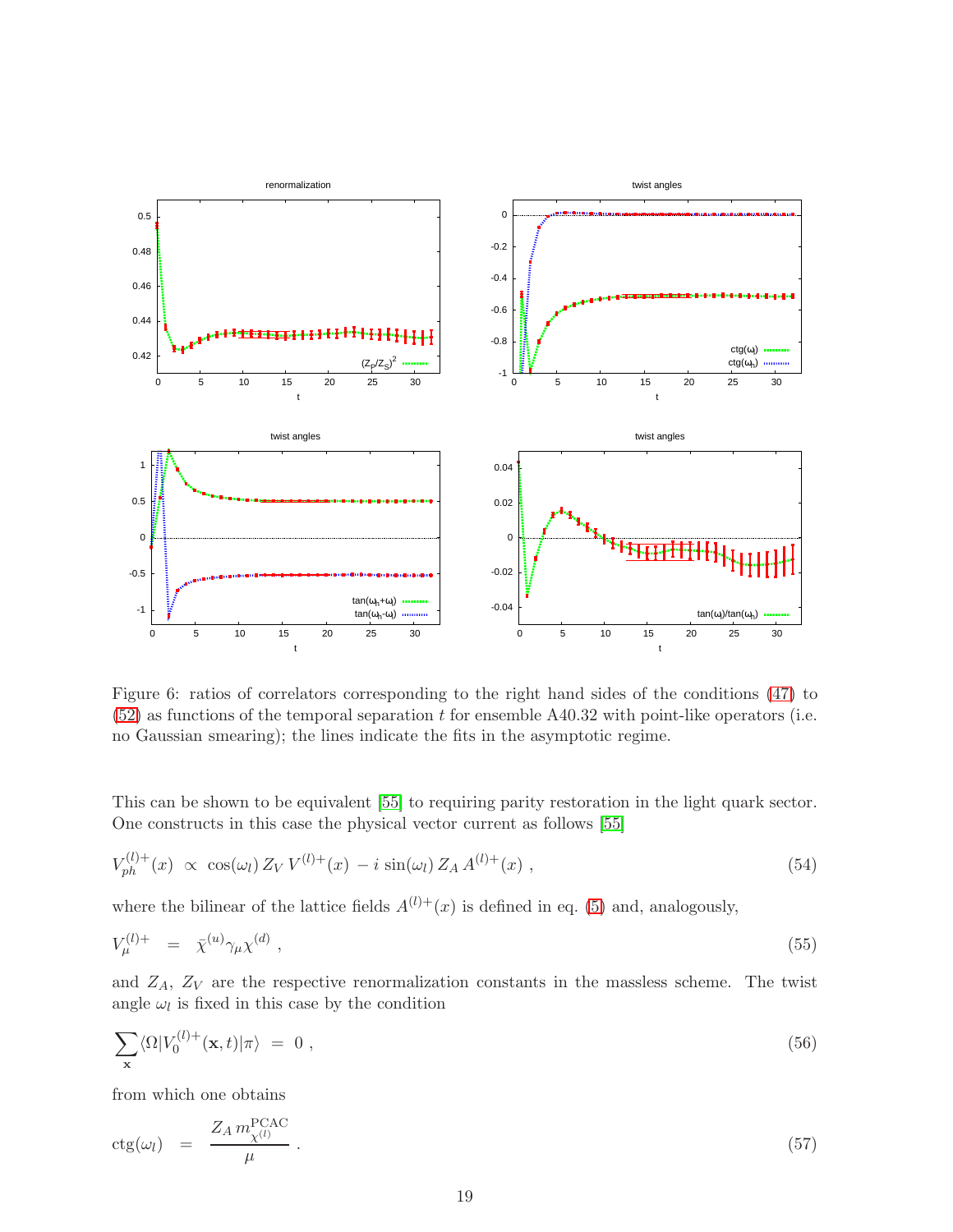From this we can conclude that our maximal twist condition  $m_{\chi^{(l)}}^{\text{PCAC}} = 0$  amounts to  $\omega_l = \pi/2$ , if the condition [\(56\)](#page-20-1) is assumed. This must be confronted with the conditions [\(53\)](#page-19-1) presently used to fix the twist angles  $\omega_l^2$  $\omega_l^2$ . We conclude that the deviation of  $\omega_l$  from  $\pi/2$  should be attributed to different  $\mathcal{O}(a)$  effects in the pion and kaon sectors.

We stress that the prescription of eq. [\(4\)](#page-3-5), which is based on the charged pion state, is to be preferred for tuning the theory to maximal twist, since it ensures the smallest  $\mathcal{O}(a^2)$  discretization errors in physical quantities [\[32\]](#page-30-0). Nevertheless, for the determination of the masses in the heavy-light meson sector, we use the values of the twist angles obtained from  $(47)$  to  $(52)$ , since they deliver optimal projecting operators as defined in eq. [\(13\)](#page-5-5), with the smallest heavy flavor and parity violations. The relation in [\(57\)](#page-20-2) can also be enforced for the present determination of the light twist angle with heavy-light quark bilinears, and the cutoff effects can be absorbed in a lattice redefinition of the PCAC quark mass,  $\tilde{m}_{\chi^{(l)}}^{\text{PCAC}} = m_{\chi^{(l)}}^{\text{PCAC}} + \mathcal{O}(a)$ . For the ensemble A40.32, we get for instance  $Z_A \tilde{m}_{\chi^{(l)}}^{\text{PCAC}}/\mu \approx -0.5$ , a pretty large value<sup>[3](#page-21-1)</sup>. The analogous of relation [\(57\)](#page-20-2) for the heavy twist angle reads

<span id="page-21-2"></span>
$$
ctg(\omega_h) = \frac{Z_A \tilde{m}_{\chi^{(l)}}^{\text{PCAC}}}{\mu_{\sigma}}.
$$
\n(58)

The heavy twisted mass  $\mu_{\sigma}$  replaces the light twisted mass  $\mu$ , explaining why  $\omega_h$  is very close to  $\pi/2$ : since  $\mu_{\sigma} \gg \mu$ , the non-zero value of  $\tilde{m}_{\chi^{(l)}}^{\text{PCAC}}$  only results in a small deviation of  $\omega_h$  from maximal twist. When inserting the above estimate in [\(58\)](#page-21-2) we indeed obtain  $\omega_h = 0.4956$ .

The ratio of normalization factors  $Z_P/Z_S$  and the twist angles  $\omega_l$  and  $\omega_h$  allow to determine the physical operators up to an overall renormalization (bare physical operators). We choose this renormalization to be  $Z_P$ , so that (cf. eqs. [\(13\)](#page-5-5) and [\(14\)](#page-5-6))

<span id="page-21-3"></span>
$$
\mathcal{O}_{\rm ph}^{bare} \equiv Z_P^{-1} \mathcal{O}_{\rm ph}^R = \mathcal{M}(\omega_l, \omega_h) \operatorname{diag} \Big(Z_P/Z_S, Z_P/Z_S, 1, 1\Big) \mathcal{O}_\chi \ . \tag{59}
$$

Observe that in the case of the negative parity densities, eq. [\(59\)](#page-21-3) corresponds to the conventional relation between renormalized and bare operators

$$
\mathcal{O}_{\mathrm{ph}}^{(h,\gamma_5)\text{ bare}} = Z_P^{-1} \mathcal{O}_{\mathrm{ph}}^{(h,\gamma_5)\text{ }R} ; \qquad (60)
$$

on the other hand, the conventional definition for the bare scalar densities, for which

$$
\mathcal{O}_{\rm ph}^{(h,1)\,bare,\,conv.} = Z_S^{-1} \, \mathcal{O}_{\rm ph}^{(h,1)\,R} \tag{61}
$$

holds, is related to the definition [\(59\)](#page-21-3) by a finite renormalization

$$
\mathcal{O}_{\text{ph}}^{(h,1)\text{bare},\text{conv.}} = Z_P/Z_S \,\mathcal{O}_{\text{ph}}^{(h,1)\text{bare}}\,. \tag{62}
$$

<span id="page-21-1"></span><sup>3</sup>For comparison, in the tuning procedure we require  $Z_A | m_{\chi^{(l)}}^{\text{PCAC}}|/\mu \leq 0.1$ .

<span id="page-21-0"></span><sup>&</sup>lt;sup>2</sup>In the asymptotic regime, where only the kaon state is considered as intermediate state, the light twist angle  $\omega_l$  is fixed by the vanishing of the first two matrix elements in [\(53\)](#page-19-1); this is so because, in this regime, the two conditions can be proven to imply in particular relations [\(47\)](#page-18-2) and [\(48\)](#page-18-2) (analogously,  $\omega_h$  is fixed in particular by the vanishing of the second and third matrix element).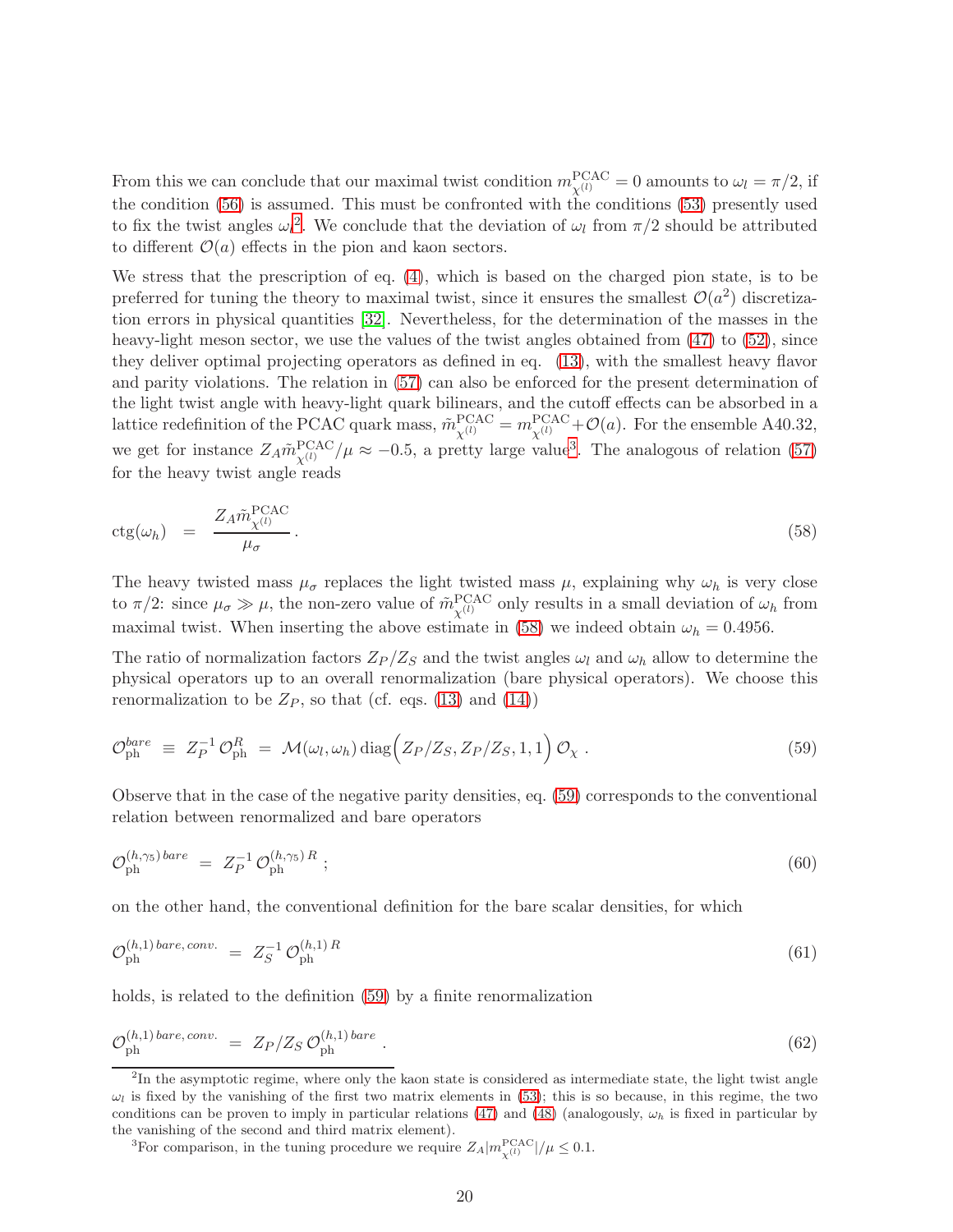Of course, with  $Z_P/Z_S$  at hand both definitions can be computed.

Figure [7](#page-22-0) shows the diagonal and off-diagonal correlators of the bare physical operators for the ensemble B35.32 with Gaussian smearing, which are the ones used for the final computation of all masses. A general feature is that starting from time separation  $t \gtrsim 5$  most of the off-diagonal elements become small and compatible with zero within statistical errors. An exception is the matrix element  $\langle \mathcal{O}_{ph}^{(c,\gamma_5)}(\mathcal{O}_{ph}^{(s,1)})^{\dagger} \rangle$ , which remains large and comparable in size with the two smallest diagonal elements in the  $(c, -/+)$  sectors. At the moment we have no explanation for this observation.

It should also be noted that, following the arguments of [\[47,](#page-31-0) [46\]](#page-31-1),  $\mathcal{O}(a)$  improvement can only be expected for the diagonal elements of the physical correlation matrix. Since the twist angles and the ratio  $Z_P/Z_S$  are obtained from conditions on the off-diagonal elements, one should a priori expect  $\mathcal{O}(a)$  discretization errors for these quantities. However, it should be stressed that for physical quantities such as meson masses and decay constants, which are extracted from the diagonal matrix elements,  $\mathcal{O}(a)$  improvement is at work. The mass of the low-lying state in each



<span id="page-22-0"></span>Figure 7: Bare physical correlators for the ensemble B35.32 with Gaussian smeared operators.

of the four different channels can now be extracted by standard techniques from the diagonal correlator of the appropriate operator in [\(59\)](#page-21-3). The effective masses for the four channels and the two ensembles are reported in Figure [8,](#page-23-0) for negative parity, and Figure [9,](#page-24-0) for positive parity. The final values for all masses are obtained by applying single-mass fits with a cosh function in the asymptotic regime. Also in this case the statistical error of the fitting parameters is determined by the linearization method of [\[50\]](#page-31-4). The starting time  $t_{min}$  for the fits was chosen by requiring  $\chi^2/\text{dof} \lesssim 1$ .

The plateaus for the charmed meson states are generally quite short, since the noise sets in early, typically around  $t \gtrsim 11$ . This is, however, expected. For those temporal separations the D correlator is only a small fraction of the kaon correlator, as shown in the left panel of Figure [7.](#page-22-0) On the other hand, the D correlator results from a linear combination of the correlators of the twisted basis  $\chi$ -field bilinears in eq. [\(10\)](#page-5-3), all dominated by the kaon. This means that the condition [\(53\)](#page-19-1) can only be fulfilled through a cancellation of large terms, one of the results being the comparably small D correlator. The latter inherits the statistical fluctuations of the original bilinears and a large relative error is the consequence. As already stated many times in this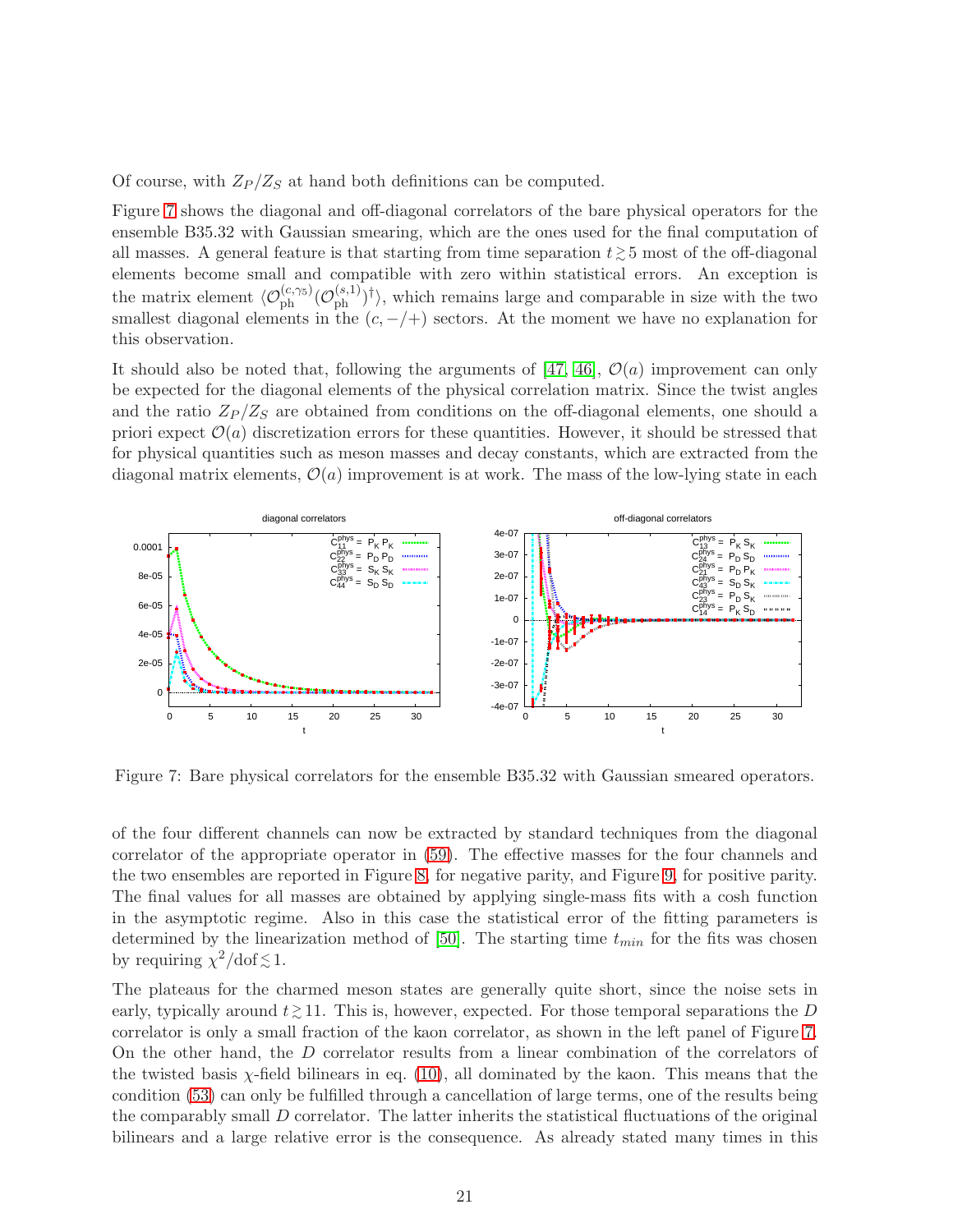

<span id="page-23-0"></span>Figure 8: The effective masses in the pseudoscalar channel, with Gaussian smeared operators, for the ensembles A40.32 (left) and B35.32 (right). The error bands indicate the total error, statistical plus systematic.

paper, this is an inherent problem in our twisted mass setup, where the  $D$  is actually a highly excited state in the mixed  $(s/c, -/+)$  heavy-light meson sector.

In the case of the  $D$  meson we attempt to estimate the systematic error produced by possible residual contributions of excited states and the influence of an unphysical mixing with the rather light  $K_0^*$  state<sup>[4](#page-23-1)</sup>. We apply a procedure analogous to the one of section [3.2,](#page-12-0) and consider the spread of results by including all good fits (those with high significance) obtained by varying the fit interval  $[t_{\min}, t_{\max}]$ . The resulting systematic error is much larger than the statistical one, and decreases on the finer lattice. This is reflected by the better quality of plateaus for the ensemble B35.32, as compared to A40.32, see Figure [8.](#page-23-0)

The numerical results for all masses are listed in Table [6.](#page-25-1) For  $K_0^*$  different plateaus could be identified for the effective mass. In this case the value for each plateau is reported. It is unclear at this stage, whether this multi plateau behavior reflects the physical structure of QCD states in this sector, or is just a statistical effect, as also discussed at the end of section [3.1.](#page-8-4)

We conclude the illustration of this method by briefly discussing its generalization to the case of

<span id="page-23-1"></span><sup>&</sup>lt;sup>4</sup>The mixing with the kaon has been eliminated by construction.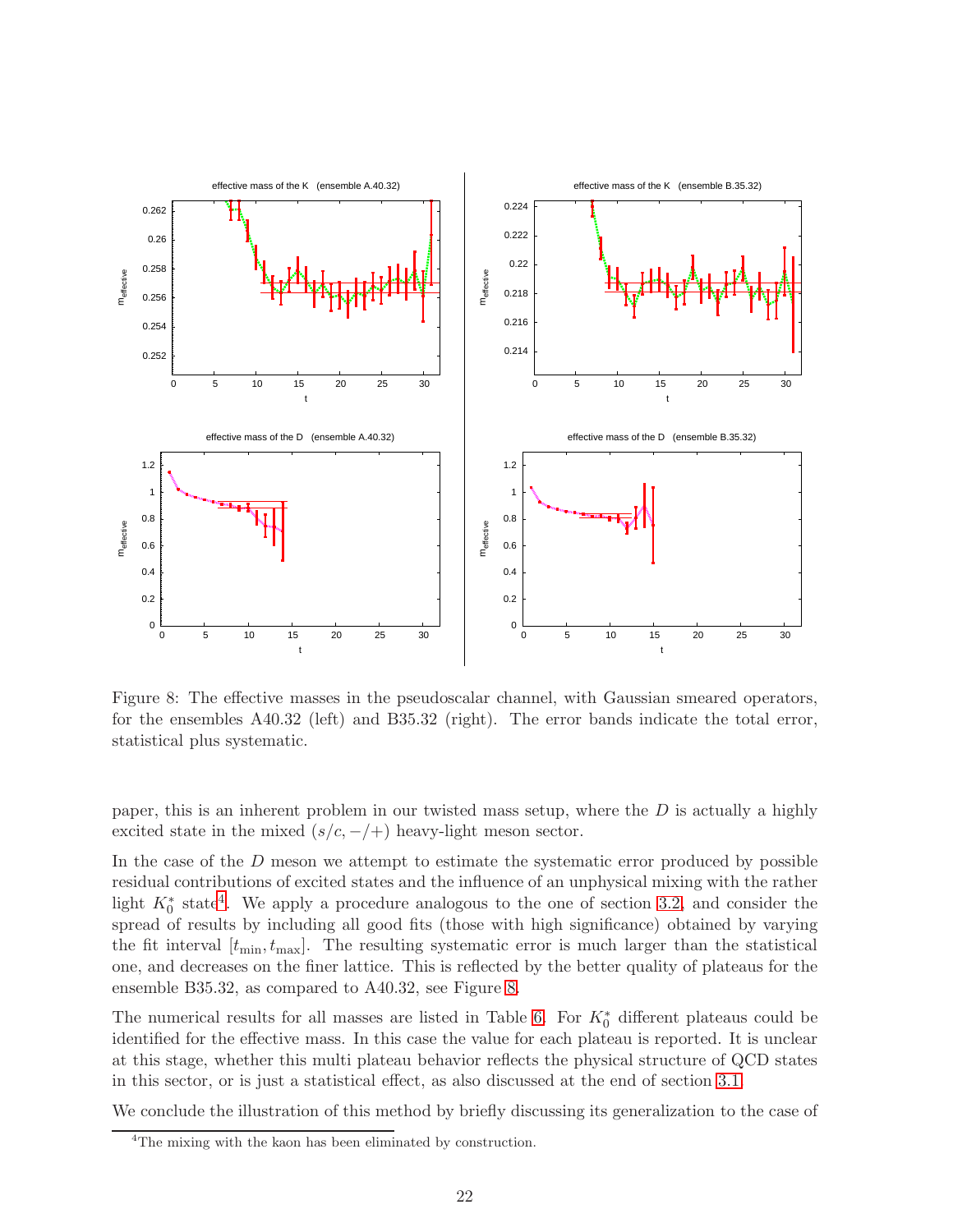

<span id="page-24-0"></span>Figure 9: The effective masses in the scalar channel, with Gaussian smeared operators, for the ensembles A40.32 (left) and B35.32 (right). The error bands indicate the total error, statistical plus systematic.

 $4 \times n$  operators, the immediate application being the one considered in the previous section with both local and smeared operators. The obvious route would just be to diagonalize each  $4 \times 4$ correlation sub-matrix with homogeneous composition (e.g. local or smeared operators only) as we have done so far. As a result, the twist angles and the  $Z_P/Z_S$  factors are obtained for each set; observe that the  $Z_P/Z_S$  factors are heavily affected by the smearing, which brings the former closer to one. Also the twist angles are expected to differ, due to different  $\mathcal{O}(a)$  effects for local and smeared operators. Once these parameters are known, the physical correlation matrices with mixed local/smeared operators can be reconstructed, too. However, this procedure is not expected to be optimal for the latter correlation matrices, since the parameters are adjusted to optimize the correlation matrices with homogeneous composition. A better way would be to apply an independent diagonalization, with new parameters, of the matrices with mixed local/smeared composition.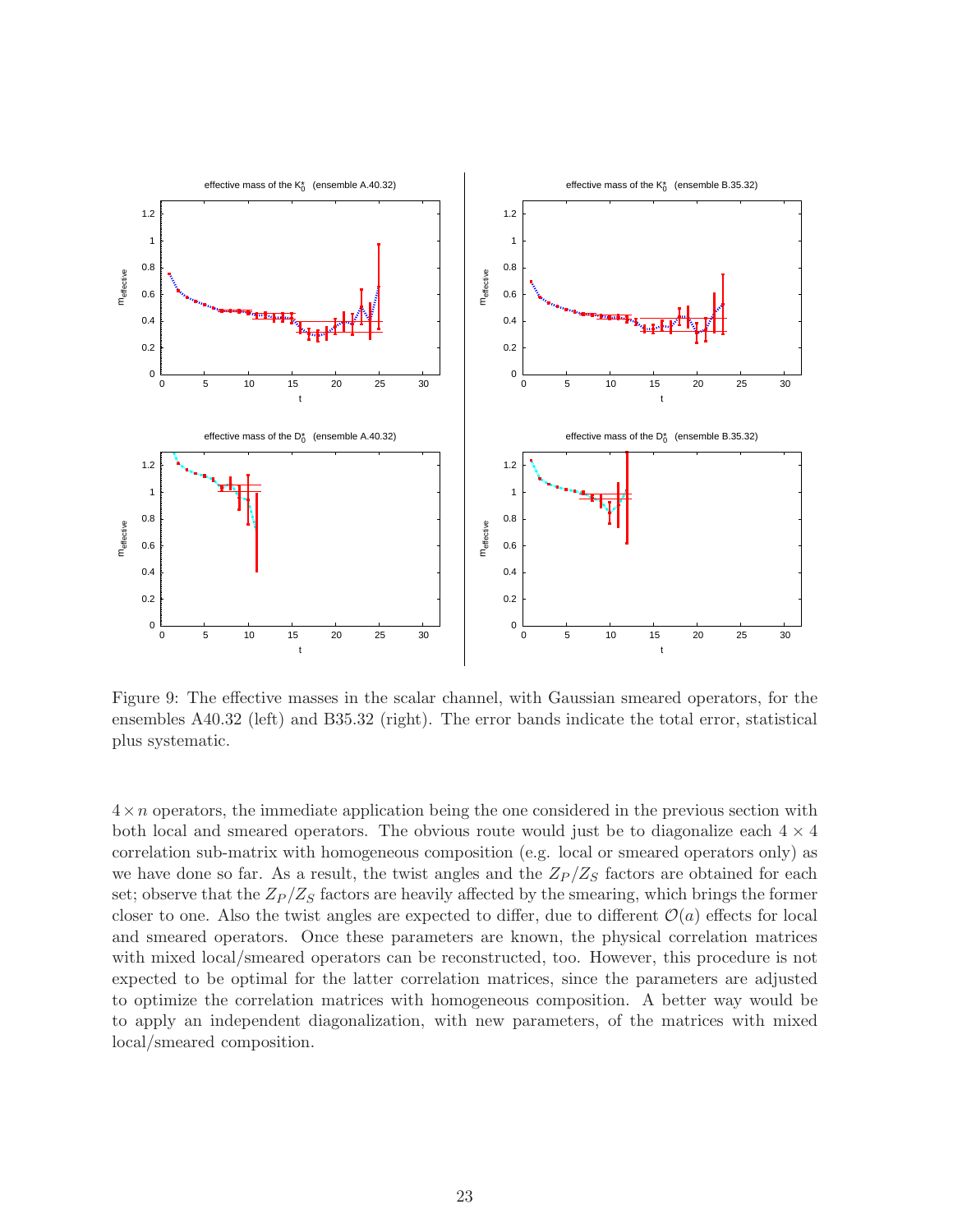| Ensemble | $am_K$      | $t_1, t_2$ | $am_{K^*_{\sigma}}$ | $am_D$       | $am_{D^*_{\alpha}}$ |
|----------|-------------|------------|---------------------|--------------|---------------------|
| A40.32   | 0.25668(35) | $7 - 8$    | 0.452(8)            | 0.909(4)(22) | 1.029(26)           |
|          |             | $9 - 12$   | 0.431(12)           |              |                     |
|          |             | 14-32      | 0.37(5)             |              |                     |
| B35.32   | 0.21842(33) | $7 - 10$   | 0.476(8)            | 0.823(4)(14) | 0.968(16)           |
|          |             | $11 - 15$  | 0.437(23)           |              |                     |
|          |             | 16-32      | 0.358(39)           |              |                     |

<span id="page-25-1"></span>Table 6: Masses of the K,  $K_0^*$ , D and  $D_0^*$  mesons in lattice units, obtained with the parity and flavor restoration method, and using Gaussian smeared operators. The third row contains the temporal separations used for the determination of  $m_{K_0^*}$ .

# <span id="page-25-0"></span>4 Conclusions

We have proposed and compared three methods to determine  $m_K$  and  $m_D$  in  $N_f = 2 + 1 + 1$ twisted mass lattice QCD. The computation of these masses is less straightforward in this case, since parity and flavor are not good quantum numbers. We have therefore explored strategies to extract the desired states and have developed three distinct methods all of which exploit the exponential fall-off of correlation matrices for suitably chosen heavy-light meson creation operators. Method 1 amounts to solving a generalized eigenvalue problem, method 2 is equivalent to fitting a linear superposition of exponentials and method 3 transforms the correlators to the physical basis by means of the twist rotation. Results for  $m<sub>K</sub>$  and  $m<sub>D</sub>$  obtained with the three methods and for both ensembles investigated here are summarized in Table [7](#page-25-2) and visualized in Figure [10.](#page-26-0) Since the kaon is the lightest state in the combined  $(s/c, -/-)$  sector, the

|                  | Method 1               | Method 2                 | Method 3                 |  |  |  |
|------------------|------------------------|--------------------------|--------------------------|--|--|--|
| Ensemble A40.32  |                        |                          |                          |  |  |  |
| $am_K$<br>$am_D$ | 0.2567(2)<br>0.922(11) | 0.25554(88)<br>0.901(21) | 0.25668(35)<br>0.909(22) |  |  |  |
| Ensemble B35.32  |                        |                          |                          |  |  |  |
| $am_K$<br>$am_D$ | 0.2184(3)<br>0.829(8)  | 0.21768(84)<br>0.835(20) | 0.21842(33)<br>0.823(15) |  |  |  |

<span id="page-25-2"></span>Table 7: Comparison of the results for  $m_K$  and  $m_D$  obtained with the three methods exposed in this work, for both ensembles.

computation of its mass is rather simple and we obtain precise values for  $m_K$  with errors  $\leq 0.4\%$ including statistical and systematical uncertainties. Moreover, within these errors all three methods yield very compatible results which is very reassuring.

In contrast to  $m<sub>K</sub>$ , the mass of the D meson is difficult to determine, because in our twisted mass setup the D meson is a highly excited state in the combined  $(s/c, -/+)$  sector. However, also in this case our three methods yield results, which are in excellent agreement within the combined statistical and systematical errors, whose relative magnitudes are  $\leq 2.5\%$ . Therefore, we are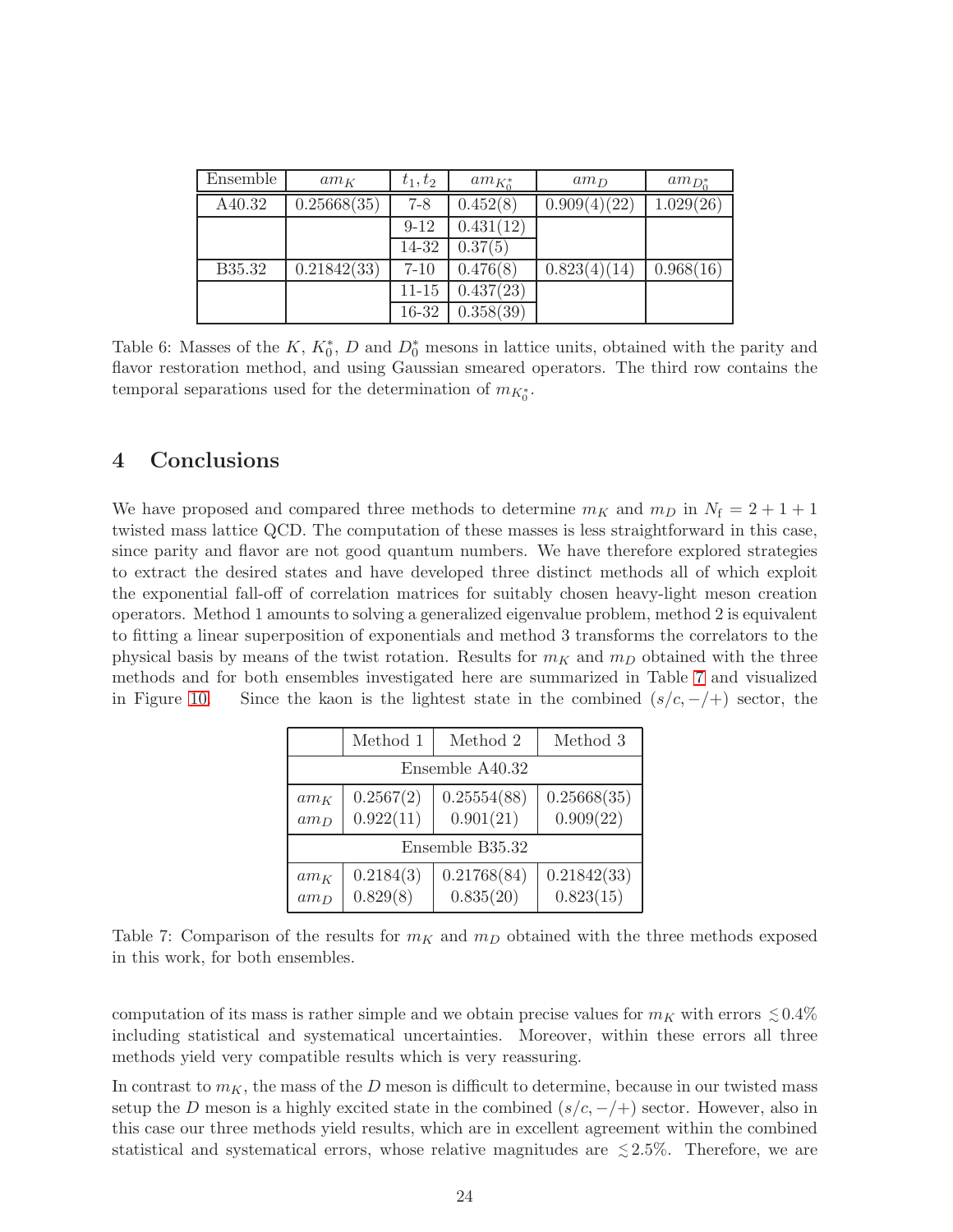

<span id="page-26-0"></span>Figure 10: Comparison of the results for  $m_K$  (top) and  $m_D$  (bottom) obtained with the three methods exposed in this work, for both ensembles. The results for methods 1 to 3 are shown from left to right.

confident that we are able to obtain reliable estimates for  $m<sub>D</sub>$  without resolving all the low lying (multi particle) states below the D meson. The latter would require to compute correlation matrices with a significantly larger operator basis and with extremely high statistical precision, an endeavor, which hardly seems to be feasible. It is therefore very important that already with the much smaller correlator matrix employed here, one can obtain a satisfactory estimate of the D meson mass.

The errors we obtain with our three methods differ by factors of around 2 to 4, originating from the fact that the three methods estimate the systematic error in different ways. While method 2 (fitting exponentials) tends to yield the largest error, its procedure to determine the systematic error is also the most conservative: the error is computed from the spread of a large set of fit results corresponding to different fitting ranges. In contrast to that method 1 (solving a generalized eigenvalue problem) estimates the corresponding error by just taking two "neighboring fitting ranges" into account. Consequently, the total error is somewhat smaller.

We stress that as far as  $K$  physics is concerned, our analysis shows that this sector can be analyzed in the unitary setup without problems. This provides a very good perspective to compute corresponding decay constants and also the strange baryon spectrum in the future. For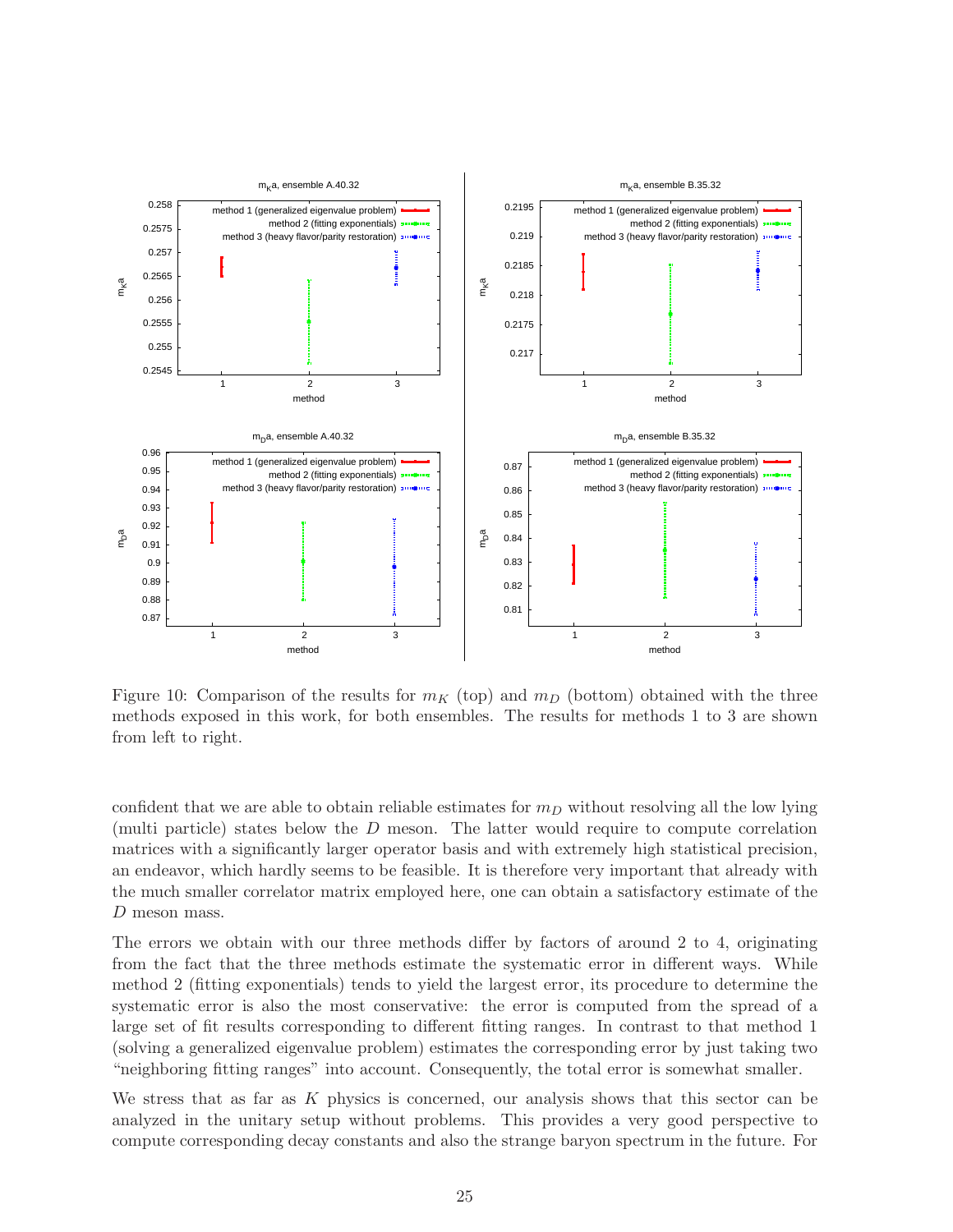charm physics, the situation is different and it will be quite difficult to extract reliable physics results in the charm sector from the unitary setup. Here, we plan to employ a mixed action approach by using an Osterwalder-Seiler (OS) valence quark action [\[34\]](#page-30-5). This has the advantage [\[56\]](#page-31-10) that there is no flavor mixing and that the valence quarks stay as close as possible to the sea twisted mass quarks, e.g. there is no need to re-tune  $\kappa$  to realize maximal twist. The idea is to match the K and D meson masses between the unitary setup and the valence OS quarks. After this matching step further physical quantities such as decay constants will then be computed with OS quarks. The matching condition will guarantee that in the continuum limit we recover the situation of a unitary setup. Of course, it needs to be seen, whether discretization errors in this strategy remain small. Investigations in this direction are in progress.

With respect to the matching of K and D meson masses between the unitary setup and the valence OS quarks, the outcome of our work in this paper is extremely important. The fact that we can compute the K meson with high accuracy and the  $D$  meson with acceptable precision in the unitary setup is a necessary prerequisite to allow for applying such a matching condition.

Instead of matching the  $K$  and  $D$  meson masses in the sea and valence sectors, one can directly match the renormalized strange and charm quark masses [\[34\]](#page-30-5). The latter can be determined in the sea sector by using eq. [\(6\)](#page-3-4). Only the finite ratio  $Z_P/Z_S$  is needed as an input for the matching. We have shown in this paper one possible way to determine this quantity, which is specific for the twisted mass setup. In compliance with the massless quark renormalization scheme, however, the extrapolated value of  $Z_P/Z_S$  for four massless quarks is required. We mention here that the ETMC has started a dedicated program to evaluate the renormalization constants for our  $N_f = 2 + 1 + 1$  setup in the massless quark limit. Once the relevant renormalization constants will be available, this information will be used for an alternative tuning of the mass parameters in the valence sector. This can result in different values of the valence quark masses with respect to the procedure relying on the hadron masses, and hence to different cut-off effects for the resulting mixed action theory. Employing both matching conditions can therefore be used to have independent computations for physical observables and will provide a most valuable cross-check of the way this setup approaches the continuum limit.

# Acknowledgments

The computer time for this project was made available to us by the John von Neumann-Institute for Computing (NIC) on the JUMP, Juropa and Jugene systems in Jülich and apeNEXT system in Zeuthen, BG/P and BG/L in Groningen, by BSC on Mare-Nostrum in Barcelona (www.bsc.es), and by the computer resources made available by CNRS on the BlueGene system at GENCI-IDRIS Grant 2009-052271 and CCIN2P3 in Lyon. We thank these computer centers and their staff for all technical advice and help.

This work has been supported in part by the DFG Sonderforschungsbereich/ Transregio SFB/TR9-03 and the EU Integrated Infrastructure Initiative Hadron Physics (I3HP) under contract RII3-CT-2004-506078. We also thank the DEISA Consortium (co-funded by the EU, FP6 project 508830), for support within the DEISA Extreme Computing Initiative (www.deisa.org).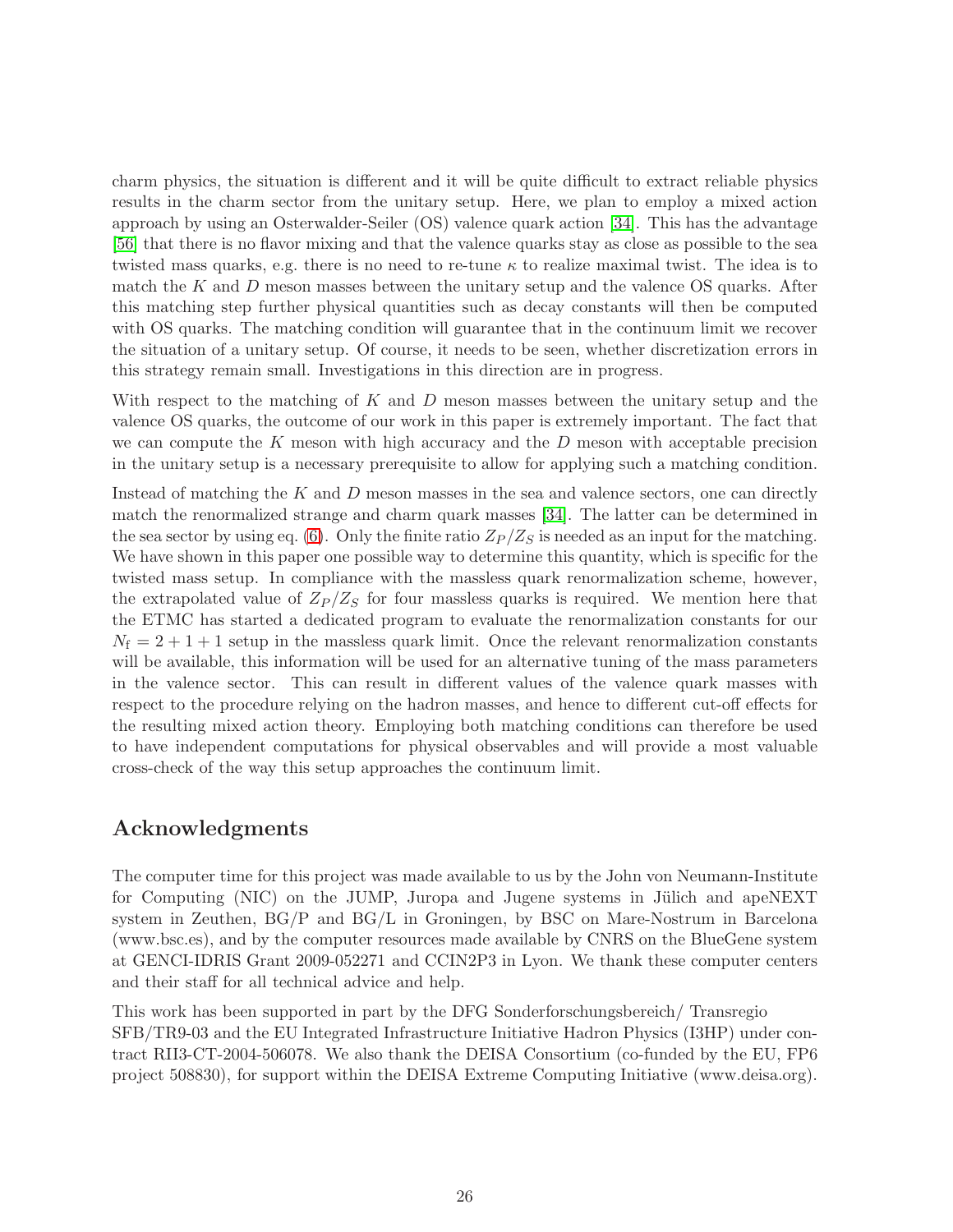## <span id="page-28-0"></span>References

- <span id="page-28-1"></span>[1] ETM Collaboration, Ph. Boucaud et al., "Dynamical twisted mass fermions with light quarks," Phys. Lett. B 650, 304 (2007) [arXiv:hep-lat/0701012].
- [2] ETM Collaboration, Ph. Boucaud et al., "Dynamical twisted mass fermions with light quarks: simulation and analysis details," Comput. Phys. Commun. 179, 695 (2008) [arXiv:0803.0224 [hep-lat]].
- <span id="page-28-3"></span><span id="page-28-2"></span>[3] **ETM** Collaboration, R. Baron *et al.*, "Light meson physics from maximally twisted mass lattice QCD," arXiv:0911.5061 [hep-lat].
- <span id="page-28-4"></span>[4] ETM Collaboration, C. Alexandrou et al., "Light baryon masses with dynamical twisted mass fermions," Phys. Rev. D 78, 014509 (2008) [arXiv:0803.3190 [hep-lat]].
- <span id="page-28-5"></span>[5] ETM Collaboration, C. Alexandrou et al., "The low-lying baryon spectrum with two dynamical twisted mass fermions," Phys. Rev. D 80, 114503 (2009) [arXiv:0910.2419 [hep-lat]].
- [6] ETM Collaboration, B. Blossier et al., "Light quark masses and pseudoscalar decay constants from  $N_f = 2$  lattice QCD with twisted mass fermions," JHEP 0804, 020 (2008) [arXiv:0709.4574 [hep-lat]].
- <span id="page-28-6"></span>[7] ETM Collaboration, B. Blossier et al., "Pseudoscalar decay constants of kaon and Dmesons from  $N_f = 2$  twisted mass lattice QCD," JHEP 0907, 043 (2009) [arXiv:0904.0954 [hep-lat]].
- <span id="page-28-7"></span>[8] ETM Collaboration, V. Bertone et al., "Kaon oscillations in the Standard Model and Beyond using  $N_f = 2$  dynamical quarks," PoS LAT2009 (2009) 258. [arXiv:0910.4838 [hep-lat].
- <span id="page-28-8"></span>[9] ETM Collaboration, B. Blossier et al., "A proposal for B-physics on current lattices," arXiv:0909.3187 [hep-lat].
- <span id="page-28-9"></span>[10] **ETM** Collaboration, B. Blossier et al., " $f_B$  and  $f_{B_s}$  with maximally twisted Wilson fermions," [arXiv:0911.3757 [hep-lat]].
- <span id="page-28-10"></span>[11] ETM Collaboration, K. Jansen, C. Michael, A. Shindler and M. Wagner, "The Static-light meson spectrum from twisted mass lattice QCD," JHEP 0812, 058 (2008) [arXiv:0810.1843 [hep-lat]].
- <span id="page-28-11"></span>[12] ETM Collaboration, C. Michael, A. Shindler and M. Wagner, "The continuum limit of the static-light meson spectrum," arXiv:1004.4235 [hep-lat].
- <span id="page-28-12"></span>[13] **ETM** Collaboration, B. Blossier, M. Wagner and O. Pène, "Lattice calculation of the Isgur-Wise functions  $\tau_{1/2}$  and  $\tau_{3/2}$  with dynamical quarks," JHEP 0906, 022 (2009) [arXiv:0903.2298 [hep-lat]].
- <span id="page-28-13"></span>[14] ETM Collaboration, R. Frezzotti, V. Lubicz and S. Simula, "Electromagnetic form factor of the pion from twisted-mass lattice QCD at  $N_f = 2$ ," Phys. Rev. D 79, 074506 (2009) [arXiv:0812.4042 [hep-lat]].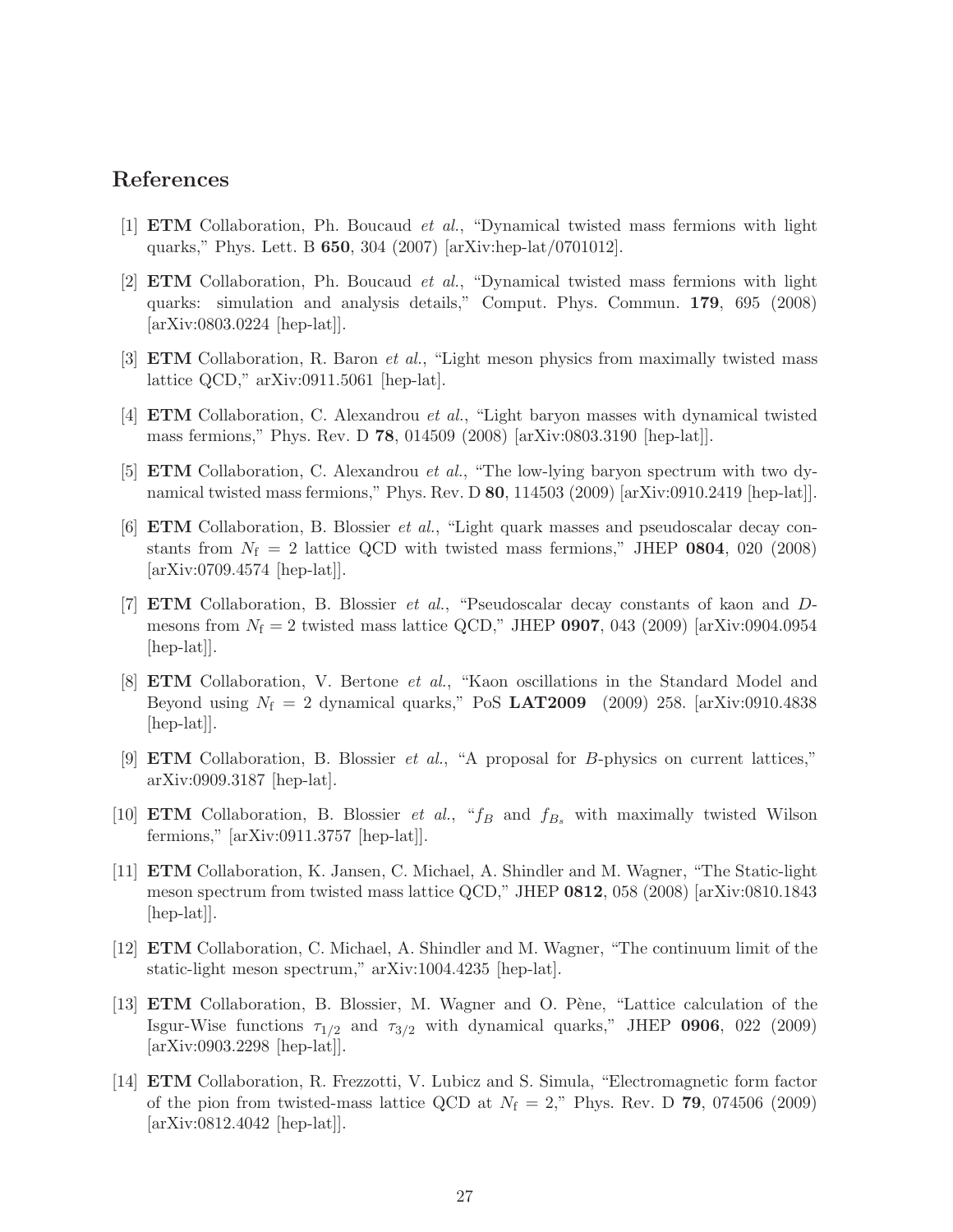- <span id="page-29-0"></span>[15] **ETM** Collaboration, V. Lubicz, F. Mescia, S. Simula *et al.*, " $K \to \pi \ell \nu$  semileptonic form factors from two-flavor lattice QCD," Phys. Rev. D80 (2009) 111502. [arXiv:0906.4728 [hep-lat].
- <span id="page-29-1"></span>[16] **ETM** Collaboration, S. Di Vita *et al.*, "Vector and scalar form factors for K- and D-meson semileptonic decays from twisted mass fermions with  $N_f = 2$ ," PoS LAT2009 (2009) 257. [arXiv:0910.4845 [hep-lat]].
- <span id="page-29-3"></span><span id="page-29-2"></span>[17] ETM Collaboration, C. Alexandrou et al., "Nucleon form factors with dynamical twisted mass fermions," PoS LATTICE2008, 139 (2008) [arXiv:0811.0724 [hep-lat]].
- [18] ETM Collaboration, R. Baron, S. Capitani, J. Carbonell, K. Jansen, Z. Liu, O. Pene and C. Urbach, "Moments of meson distribution functions with dynamical twisted mass fermions," PoS LAT2007, 153 (2007) [arXiv:0710.1580 [hep-lat]].
- <span id="page-29-4"></span>[19] ETM Collaboration, C. Michael and C. Urbach, "Neutral mesons and disconnected diagrams in twisted mass QCD," PoS LAT2007, 122 (2007) [arXiv:0709.4564 [hep-lat]].
- <span id="page-29-5"></span>[20] ETM Collaboration, K. Jansen, C. Michael and C. Urbach, "The η ′ meson from lattice QCD," Eur. Phys. J. C 58, 261 (2008) [arXiv:0804.3871 [hep-lat]].
- <span id="page-29-6"></span>[21] **ETM** Collaboration, C. McNeile, C. Michael and C. Urbach, "The  $\omega$ - $\rho$  meson mass splitting and mixing from lattice QCD," Phys. Lett. B 674, 286 (2009) [arXiv:0902.3897 [hep-lat]].
- <span id="page-29-7"></span>[22] ETM Collaboration, D. B. Renner and X. Feng, "Hadronic contribution to  $g - 2$  from twisted mass fermions," PoS LATTICE2008, 129 (2008) [arXiv:0902.2796 [hep-lat]].
- <span id="page-29-8"></span>[23] **ETM** Collaboration, X. Feng, K. Jansen and D. B. Renner, "The  $\pi^{+}$   $\pi^{+}$  scattering length from maximally twisted mass lattice QCD," Phys. Lett. B 684, 268 (2010) [arXiv:0909.3255 [hep-lat].
- <span id="page-29-9"></span>[24] ETM Collaboration, X. Feng, K. Jansen and D. B. Renner, "Scattering from finite size methods in lattice QCD," arXiv:0910.4871 [hep-lat].
- <span id="page-29-10"></span>[25] ETM Collaboration, M. Constantinou et al., "Non-perturbative renormalization of quark bilinear operators with  $N_f = 2 \text{ (tmQCD)}$  Wilson fermions and the tree-level improved gauge action," arXiv:1004.1115 [hep-lat].
- <span id="page-29-11"></span>[26] K. Cichy, J. Gonzalez Lopez, K. Jansen, A. Kujawa and A. Shindler, "Twisted mass, overlap and Creutz fermions: cut-off effects at tree-level of perturbation theory," Nucl. Phys. B 800, 94 (2008) [arXiv:0802.3637 [hep-lat]].
- <span id="page-29-12"></span>[27]  $\chi$ <sub>L</sub>F Collaboration, K. Jansen, M. Papinutto, A. Shindler, C. Urbach and I. Wetzorke, "Light quarks with twisted mass fermions," Phys. Lett. B 619, 184 (2005) [arXiv:heplat/0503031].
- <span id="page-29-13"></span>[28]  $\mathbf{X_L}$  Collaboration, K. Jansen, M. Papinutto, A. Shindler, C. Urbach and I. Wetzorke, "Quenched scaling of Wilson twisted mass fermions," JHEP 0509, 071 (2005) [arXiv:hep- $\frac{\text{lat}}{\text{0507010}}$ .
- <span id="page-29-14"></span>[29] A. M. Abdel-Rehim, R. Lewis and R. M. Woloshyn, "Spectrum of quenched twisted mass lattice QCD at maximal twist," Phys. Rev. D 71, 094505 (2005) [arXiv:hep-lat/0503007].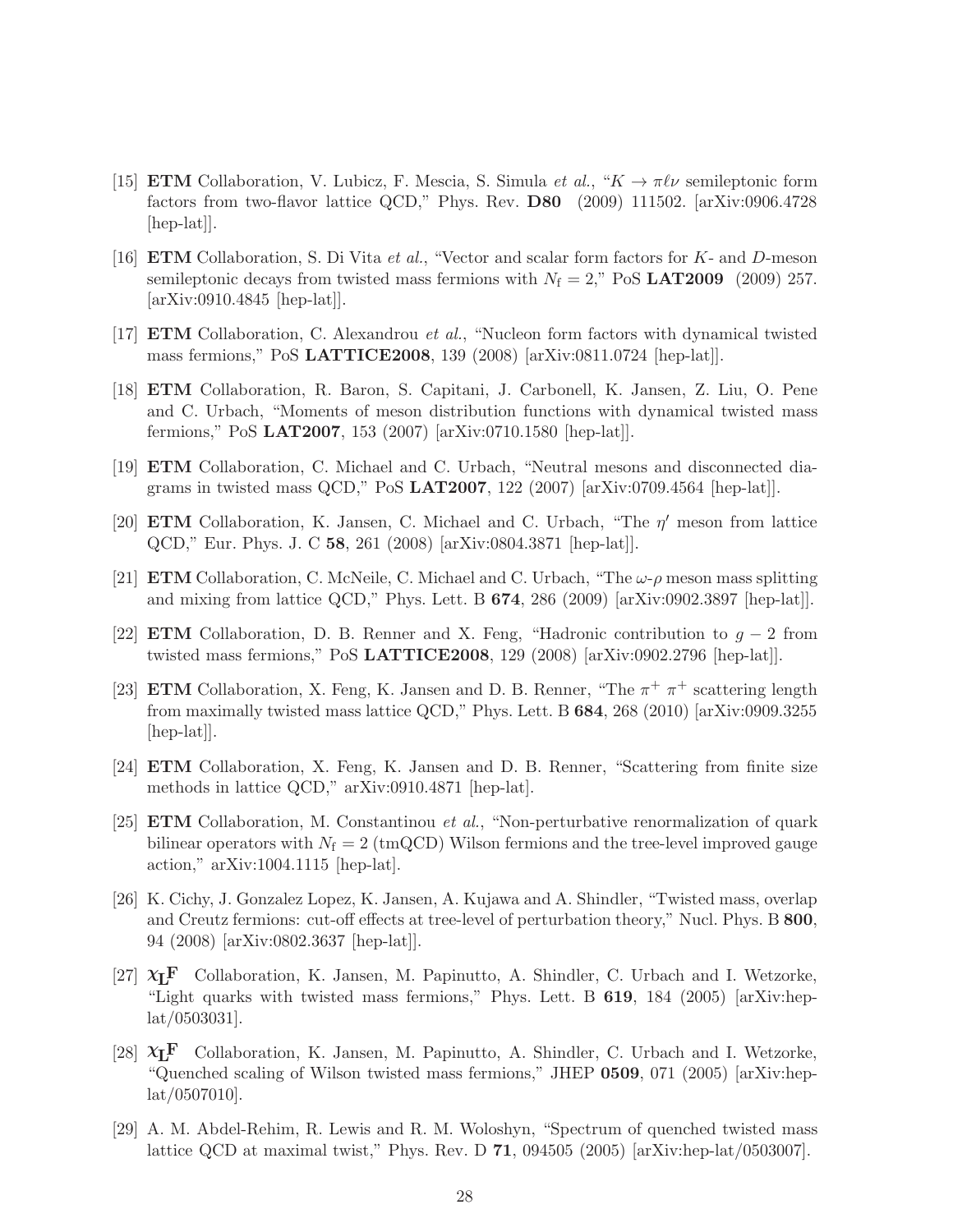- <span id="page-30-3"></span><span id="page-30-2"></span>[30] ETM Collaboration, C. Urbach, "Lattice QCD with two light Wilson quarks and maximally twisted mass," PoS LAT2007 (2007) 022 [arXiv:0710.1517 [hep-lat]].
- [31] ETM Collaboration, P. Dimopoulos, R. Frezzotti, G. Herdoiza, C. Urbach and U. Wenger, "Scaling and low energy constants in lattice QCD with  $N_f = 2$  maximally twisted Wilson quarks," PoS LAT2007 (2007) 102 [arXiv:0710.2498 [hep-lat]].
- <span id="page-30-0"></span>[32] R. Frezzotti, G. Martinelli, M. Papinutto and G. C. Rossi, "Reducing cutoff effects in maximally twisted lattice QCD close to the chiral limit," JHEP 0604 038 (2006) [arXiv:heplat/0503034].
- <span id="page-30-1"></span>[33] ETM Collaboration, P. Dimopoulos, R. Frezzotti, C. Michael, G. C. Rossi and C. Urbach, " $\mathcal{O}(a^2)$  cutoff effects in lattice Wilson fermion simulations," Phys. Rev. D 81, 034509 (2010) [arXiv:0908.0451 [hep-lat]].
- <span id="page-30-6"></span><span id="page-30-5"></span>[34] R. Frezzotti and G. C. Rossi, "Chirally improving Wilson fermions. II: Four-quark operators," JHEP 0410 (2004) 070 [arXiv:hep-lat/0407002].
- [35] T. Chiarappa *et al.*, "Numerical simulation of QCD with u, d, s and c quarks in the twistedmass Wilson formulation," Eur. Phys. J. C  $50$ , 373 (2007) [arXiv:hep-lat/0606011].
- <span id="page-30-8"></span><span id="page-30-7"></span>[36] **ETM** Collaboration, R. Baron *et al.*, "Status of ETMC simulations with  $N_f = 2 + 1 + 1$ twisted mass fermions," PoS LATTICE2008, 094 (2008) [arXiv:0810.3807 [hep-lat]].
- <span id="page-30-4"></span>[37] **ETM** Collaboration, R. Baron *et al.*, "First results of ETMC simulations with  $N_f = 2+1+1$ maximally twisted mass fermions," arXiv:0911.5244 [hep-lat].
- [38] **ETM** Collaboration, R. Baron *et al.*, "Light hadrons from lattice QCD with light  $(u, d)$ , strange and charm dynamical quarks", arXiv:1004.5284 [hep-lat].
- [39] MILC Collaboration, A. Bazavov et al., "HISQ action in dynamical simulations," PoS LATTICE2008 (2008) 033 [arXiv:0903.0874 [hep-lat]].
- [40] MILC Collaboration, A. Bazavov et al., "Progress on four flavor QCD with the HISQ action," PoS LAT2009 (2009) 123 [arXiv:0911.0869 [hep-lat]].
- [41] MILC Collaboration, A. Bazavov et al., "Scaling studies of QCD with the dynamical HISQ action," [arXiv:1004.0342 [hep-lat]].
- <span id="page-30-9"></span>[42] C. Pena, S. Sint and A. Vladikas, "Twisted mass QCD and lattice approaches to the Delta(I)  $= 1/2$  rule," JHEP 0409 (2004) 069 [arXiv:hep-lat/0405028].
- <span id="page-30-10"></span>[43] A. M. Abdel-Rehim, R. Lewis, R. M. Woloshyn and J. M. S. Wu, "Strange quarks in quenched twisted mass lattice QCD," Phys. Rev. D 74 (2006) 014507 [arXiv:heplat/0601036].
- <span id="page-30-11"></span>[44] Y. Iwasaki, "Renormalization group analysis of lattice theories and improved lattice action: two-dimensional non-linear  $\mathcal{O}(N)$  sigma model," Nucl. Phys. B 258, 141 (1985).
- <span id="page-30-12"></span>[45] ALPHA Collaboration, R. Frezzotti, P. A. Grassi, S. Sint and P. Weisz, "Lattice QCD with a chirally twisted mass term," JHEP 0108, 058 (2001) [arXiv:hep-lat/0101001].